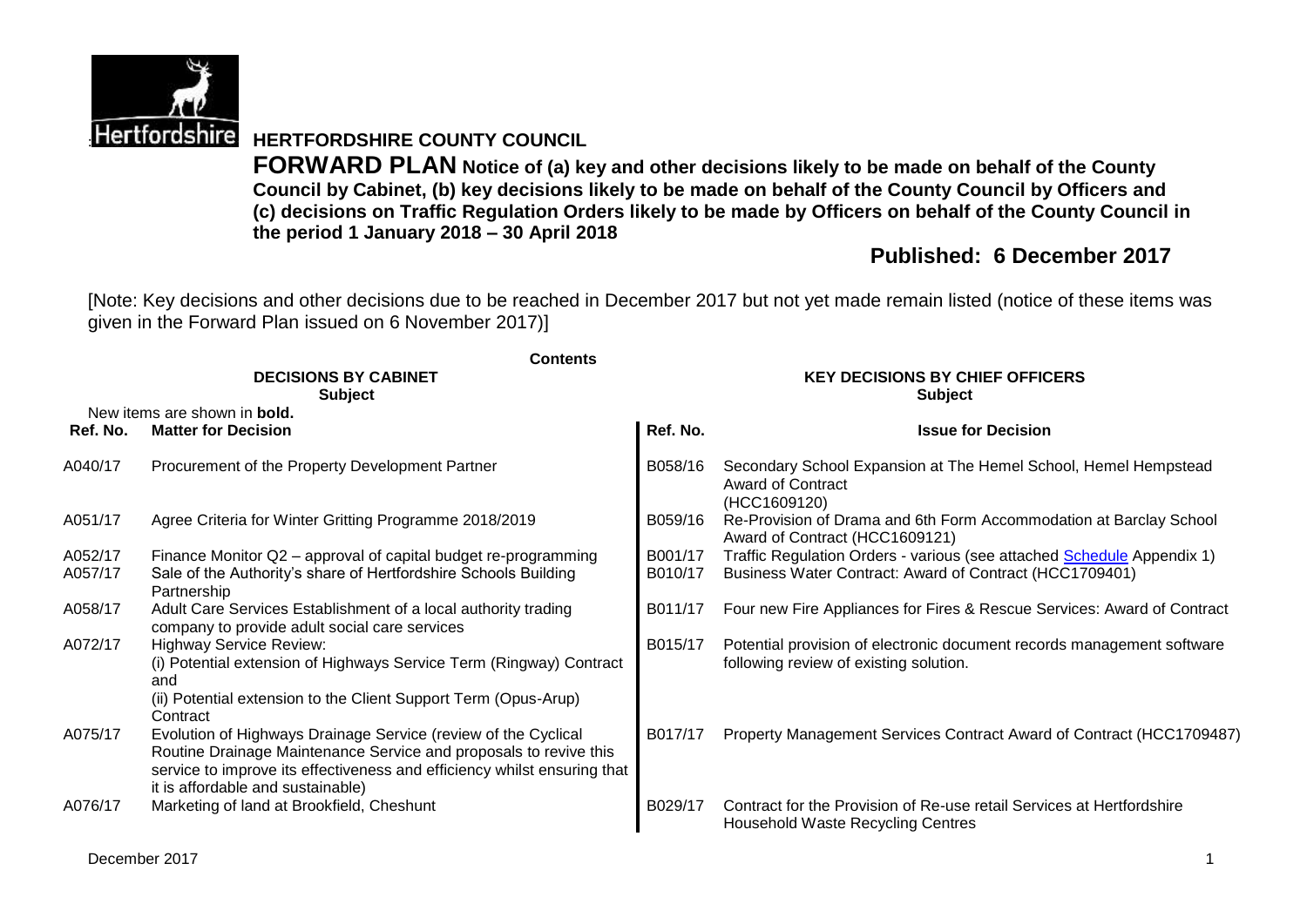| A077/17            | Review of current financial arrangements with Groundwork East and<br>the Herts and Middlesex Wildlife Trust                                                                                                                                                                                                                                                                                                                                                            | B033/17            | Award Tender for Residential Home for Children and Young People (C&YP)<br>aged 13-18 with Autism, Learning Difficulties and/or Behaviour that<br>Challenges at Wynchlands Crescent, St Albans                                                                                                                                                                                     |
|--------------------|------------------------------------------------------------------------------------------------------------------------------------------------------------------------------------------------------------------------------------------------------------------------------------------------------------------------------------------------------------------------------------------------------------------------------------------------------------------------|--------------------|-----------------------------------------------------------------------------------------------------------------------------------------------------------------------------------------------------------------------------------------------------------------------------------------------------------------------------------------------------------------------------------|
| A083/17            | Next steps and approvals (including financial) relating primary school<br>provision to serve the proposed development at High Leigh,<br>Hoddesdon - including initiation of consultation on the potential for<br>the relocation and expansion of Westfield Primary School.                                                                                                                                                                                             | B035/17            | Dynamic Purchasing Systems for the Supply of Copier Paper (in<br>collaboration with Hampshire County Council)                                                                                                                                                                                                                                                                     |
| A084/17            | Authorisation to enter into the Development Agreement and<br>occupational lease to enable the construction and occupation of<br>a new secondary school at Harpenden                                                                                                                                                                                                                                                                                                    | B048/17            | The supply of plain adhesive labels, sticky notes, hook and loop and<br>motivational items (In collaboration with Hampshire County Council)                                                                                                                                                                                                                                       |
| A085/17            | Authorisation to enter into the Development Agreement and<br>occupational lease to enable the construction and occupation of<br>a new secondary school at Croxley Green                                                                                                                                                                                                                                                                                                | B049/17            | Providing support in peoples' homes (Spot Accreditation) Award of Contract                                                                                                                                                                                                                                                                                                        |
| A060/17            | Approval of the Hertfordshire Skills Strategy to 2020                                                                                                                                                                                                                                                                                                                                                                                                                  | B053/17            | Batch 36 - Package 1 - Coates Way JMI & Nursery School, The Orchard<br>Primary School, Watford, Field School (Infant & Nursery) Westfield<br>Children's Centre: Award of Contract (HCC1709854)                                                                                                                                                                                    |
| A061/17            | Draft Integrated Plan 2018/2019 - 2021/2022                                                                                                                                                                                                                                                                                                                                                                                                                            | B056/17            | Change in age range of people to receive free emergency hormonal<br>contraception                                                                                                                                                                                                                                                                                                 |
| A062/17            | Public Engagement & Consultation on the Integrated Plan Proposals<br>2018/19 - 2021/22                                                                                                                                                                                                                                                                                                                                                                                 | B058/17            | Change in the location of premises for the delivery of sexual health services                                                                                                                                                                                                                                                                                                     |
| A068/17<br>A078/17 | Social Care Charging<br>Whether or not to agree to the statutory proposal to change the age<br>range of Widford School, taking into consideration the outcome of the<br>statutory notice period.<br>NB Agreement to the statutory proposal by Cabinet will only be                                                                                                                                                                                                     | B059/17<br>B060/17 | Disposal of 24a & 24b New Road, Ware<br>To re commission the Regional Partnership Contract for the Provision of<br>Residential and Educational Services for Children and Young People with<br>Complex Needs via competitive tender<br>Regional Partners - Bracknell Forest Borough Council, Buckinghamshire<br>County Council, Milton Keynes Council, Oxfordshire County Council, |
|                    | required if objections are received to it                                                                                                                                                                                                                                                                                                                                                                                                                              |                    | Reading Borough Council<br>Slough Borough Council                                                                                                                                                                                                                                                                                                                                 |
| A079/17            | Whether or not to agree to the statutory proposals to increase the<br>number of places by 8 at Haywood Grove Social, Emotional & Mental<br>Health Special School, Breakspeare School (Meadow Wood school<br>site) and Woodfield Severe Learning Difficulties special school, taking<br>into consideration the outcome of the statutory notice period.<br>NB Agreement to the statutory proposals by Cabinet will only be<br>required if objections are received to it. | B066/17            | Batch 41 - Priors Wood Ware, Andrews Lane, Cheshunt, Collett School<br>Hemel, Oak View Primary & Nursery Hatfield & Mickelm Window Works<br>Award of Contract HCC1709883                                                                                                                                                                                                          |
| A080/17            | Whether or not to agree to the statutory proposal for the closure of<br>Redbourn Junior school and the increase of age range at Redbourn<br>Infants & Nursery school from 3-7 years old to 3-11 years old, taking<br>into consideration the outcome of the statutory notice period<br>NB Agreement to the statutory proposals by Cabinet will only be<br>required if objections are received to it.                                                                    | B068/17            | Hertfordshire Home Improvement Agency - award of Contractor Framework<br>Agreement (HCC1709802)                                                                                                                                                                                                                                                                                   |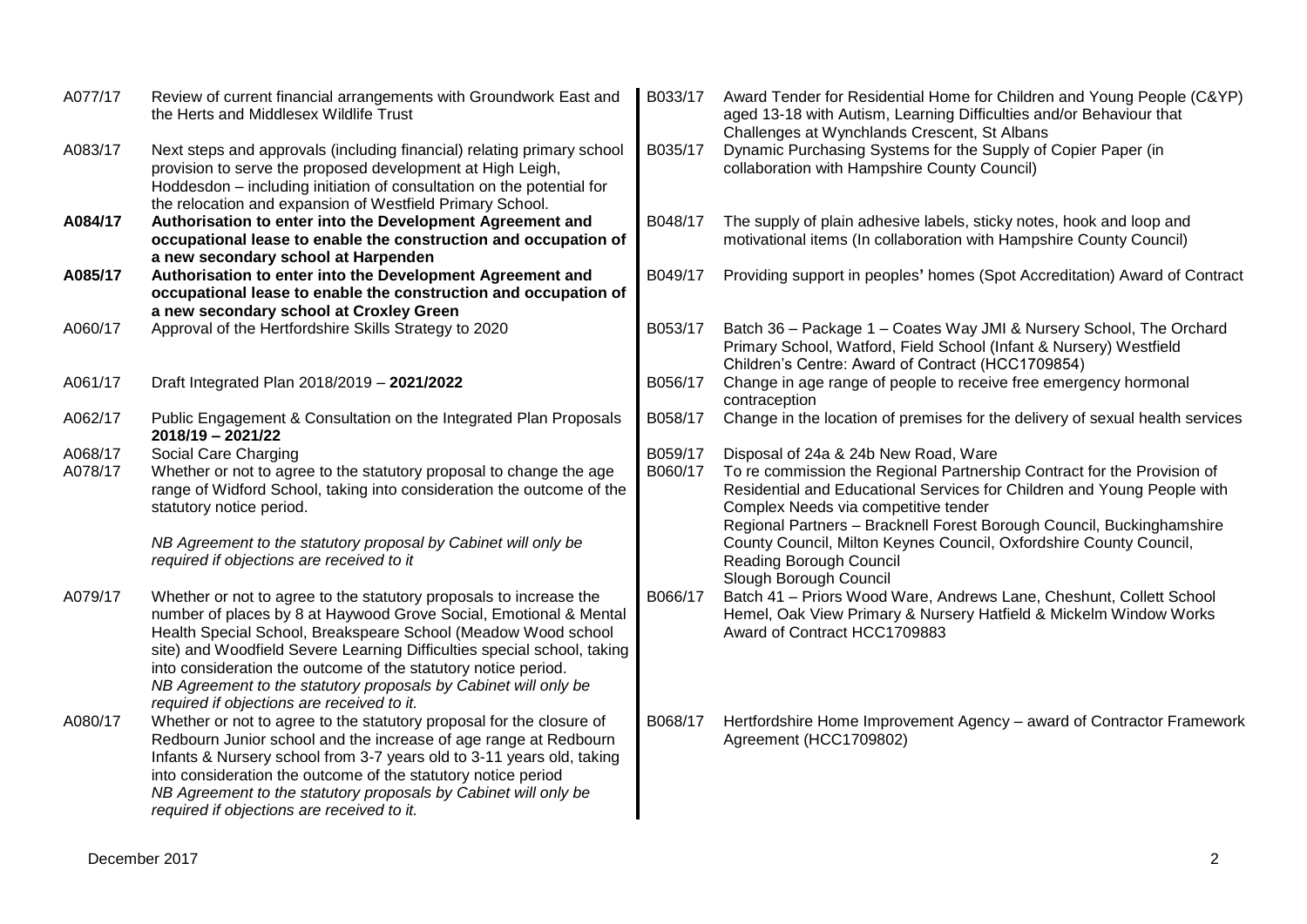| A056/17<br>A063/17 | To consider the future of Hertfordshire Music Service<br>Determination of Hertfordshire County Council Admission                                                                      | B069/17<br>B070/17 | Re-procurement of the Adult Mental Health Out of Hours Crisis Service<br>Dynamic Purchasing System for the supply of bin bags (In collaboration                                                                                                                                       |
|--------------------|---------------------------------------------------------------------------------------------------------------------------------------------------------------------------------------|--------------------|---------------------------------------------------------------------------------------------------------------------------------------------------------------------------------------------------------------------------------------------------------------------------------------|
|                    | Arrangements for 2019/20                                                                                                                                                              |                    | with Hampshire County Council)                                                                                                                                                                                                                                                        |
| A064/17            | Public Engagement and Consultation on the Integrated Plan<br>Proposals 2018/19 - 2021/22                                                                                              | B071/17            | Undertake a competitive Reprocurement for the provision of an all-age drug<br>and alcohol treatment service                                                                                                                                                                           |
| A065/17            | Integrated Plan 2018/2019 - 2021/22                                                                                                                                                   | B072/17            | Hertfordshire Sunflower Domestic Abuse Hub & Champions Pathway -<br>Award of contract                                                                                                                                                                                                 |
| A067/17            | Overview & Scrutiny Committee Report on the Integrated Plan<br>Proposals 2018/19 - 2021/22                                                                                            | B073/17            | Demolition & rebuild of The Hemel School - Sports Hall HCC1709908                                                                                                                                                                                                                     |
| A063/17            | Service Cabinet Panels Comments on the Integrated Plan Proposals<br>2018/19 - 2021/22                                                                                                 | B074/17            | Tender of 19-21 Wilbury Road - for Residential Learning Disability Service                                                                                                                                                                                                            |
| A069/17            | Proposal to reconfigure existing services to schools to support them<br>to meet the needs of primary aged children with Specific Learning<br>Difficulties (SpLD) by 31 August 2018    | B076/17            | PEP7 - Expansion at Walkern Primary School HCC1709928                                                                                                                                                                                                                                 |
| A081/17            | LED Dimming Strategy (level of street lighting to be agreed)                                                                                                                          | B078/17            | PEP7 - Expansion at Millfield First and Nursery School, Buntingford<br>HCC1709929                                                                                                                                                                                                     |
| A082/17            | Hertfordshire Adoption Service providing services for Luton Borough<br>Council                                                                                                        | B080/17            | PEP7 - Expansion at St Catherine's VC Church of England Primary School,<br>Hoddesdon HCC1709930                                                                                                                                                                                       |
| A086/17            | To consider the outcome of a consultation for a new bridge and<br>link road at Essex Road Hoddesdon and to seek approvals to<br>proceed with statutory processes and land acquisition | B081/17            | Provision and Support of a waste management data system                                                                                                                                                                                                                               |
| A087/17            | Invest to Transform proposals - Implementation capacity to<br>support Four-Year Integrated Plan proposals for Adult Care<br><b>Services</b>                                           | B082/17            | Joint evaluation process of bids for Adult Care Services and Childrens<br>Services Advocacy services                                                                                                                                                                                  |
| A088/17            | <b>Invest to Transform proposals - Assistive Technology</b>                                                                                                                           | B083/17            | Dynamic Purchasing System for the supply of Independent Living Products<br>(in collaboration with Hampshire County Council and Southend-on-Sea<br>Borough Council)                                                                                                                    |
| A019/17            | Draft Approval 15 Year Plan for vision for social care in the County                                                                                                                  | B084/17            | Award of contract for the Public Health Nursing element of the Family<br><b>Centre Service</b>                                                                                                                                                                                        |
| A089/17            | Highways Integrated Works Programme & Procurement Routes<br>2018/2019                                                                                                                 | B085/17            | Award of contract for the Family Support element of the Family Centre<br>Service                                                                                                                                                                                                      |
| A090/17            | To consider whether to approve proposed changes to the<br>current Highways Resilient Network.                                                                                         | B086/17            | Tender awards for provision of various local bus service contracts starting<br>April 2018                                                                                                                                                                                             |
|                    |                                                                                                                                                                                       | B087/17            | Whether or not to agree to the statutory proposal to change the age range<br>of Widford School, Ware taking into consideration the outcome of the<br>statutory notice period.<br>NB An officer decision will only be taken if no objections to the statutory<br>proposal are received |
|                    |                                                                                                                                                                                       | B088/17            | To establish a dynamic purchasing system for the provision of transport<br>services from 1 January 2018 for the duration of five years                                                                                                                                                |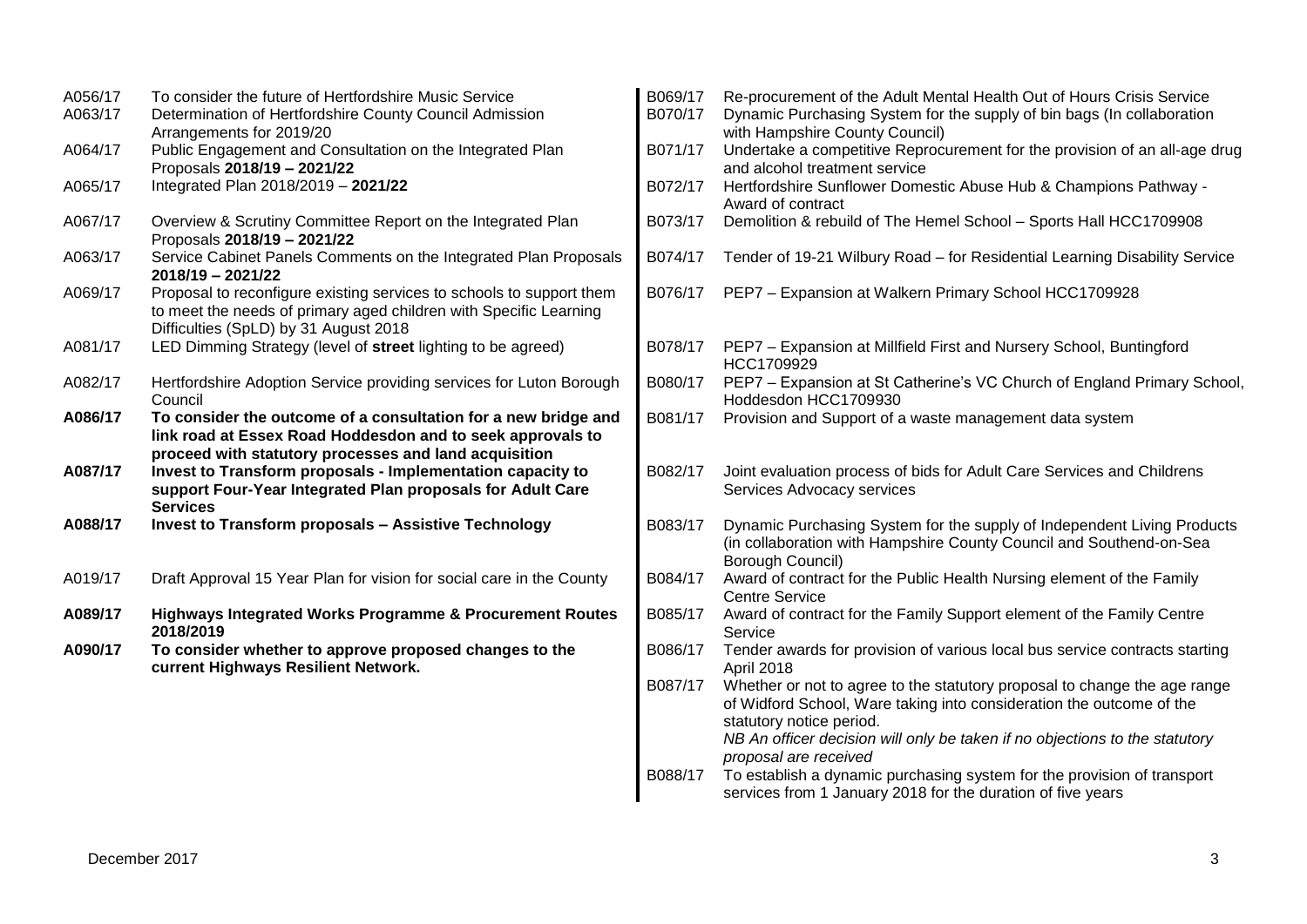| B089/17 | Batch 40 - Package 1 - Boiler Works - Parkgate School, Watford                                                                                 |
|---------|------------------------------------------------------------------------------------------------------------------------------------------------|
| B090/17 | Award of contract HCC1710052<br>Batch 40 - Package 3 - Boiler Works - St Andrews C of E (VC) Primary                                           |
|         | School, Stanstead Abbotts, Priors Wood Primary School, Ware & Studlands<br>Rise School, Royston                                                |
|         | Award of Contract HCC1710053                                                                                                                   |
| B091/17 | Batch 40 - Package 5 - Boiler Works - Cassiobury Infant & Nursery                                                                              |
|         | School, Watford & Margaret Wix Primary School, St Albans                                                                                       |
|         | Award of contract HCC1710054                                                                                                                   |
| B092/17 | Batch 40 - Package 7 - Boiler Works - Redbourn Infant & Nursery School &                                                                       |
|         | St Lukes School, Redbourn                                                                                                                      |
| B093/17 | Award of contract HCC1710056<br>Batch 41 - Package 6 - Window Walling - Bernards Heath Infants & Junior                                        |
|         | School, St Albans. Chater Junior, St Albans & The Grove School,                                                                                |
|         | Harpenden                                                                                                                                      |
|         | Award of contract HCC1710057                                                                                                                   |
| B094/17 | Batch 41 - Package 4 - Window Walling - The Grove Infant & Nursery                                                                             |
|         | School & Weston Primary School                                                                                                                 |
|         | Award of contract HCC1710058                                                                                                                   |
| B095/17 | Batch 42 - Package 1 - Roofing Works - Bernards Heath Infants, St<br>Albans, Camp Primary & Nursery School, St Albans & Heath Lane Nursery     |
|         | School, Hemel Hempstead Award of contract HCC1710059                                                                                           |
| B096/17 | Batch 42 - Package 2 - Roofing Works - Moss Bury Primary School &                                                                              |
|         | Nursery, Stevenage, Purwell Primary School, Hitchin & Watchlytes School,                                                                       |
|         | Welwyn Garden City Award of contract HCC1710060                                                                                                |
| B097/17 | Batch 42 - Package 3 - Roofing Works - Bonneygrove Primary School,                                                                             |
|         | Cheshunt, Layston Church of England First School, Buntingford &                                                                                |
|         | Longlands Primary School, Cheshunt<br>Award of contract HCC1710061                                                                             |
| B098/17 | Batch 42 - Package 4 - Roofing Works - Heathlands School, St Albans                                                                            |
|         | Award of contract HCC1710062                                                                                                                   |
| B099/17 | Batch 40 - Package 6 - Boiler Works - Whitehill Junior School, Hitchin &                                                                       |
|         | Longmeadow, Stevenage                                                                                                                          |
|         | Award of contract HCC1710055                                                                                                                   |
| B100/17 | Whether or not to agree to the statutory proposal for the closure of                                                                           |
|         | Redbourn Junior school and the increase of age range at Redbourn Infants<br>& Nursery school from 3-7 years old to 3-11 years old, taking into |
|         | consideration the outcome of the statutory notice period                                                                                       |
|         | NB Agreement to the statutory proposals by Cabinet will only be required if                                                                    |
|         | objections are received to it.                                                                                                                 |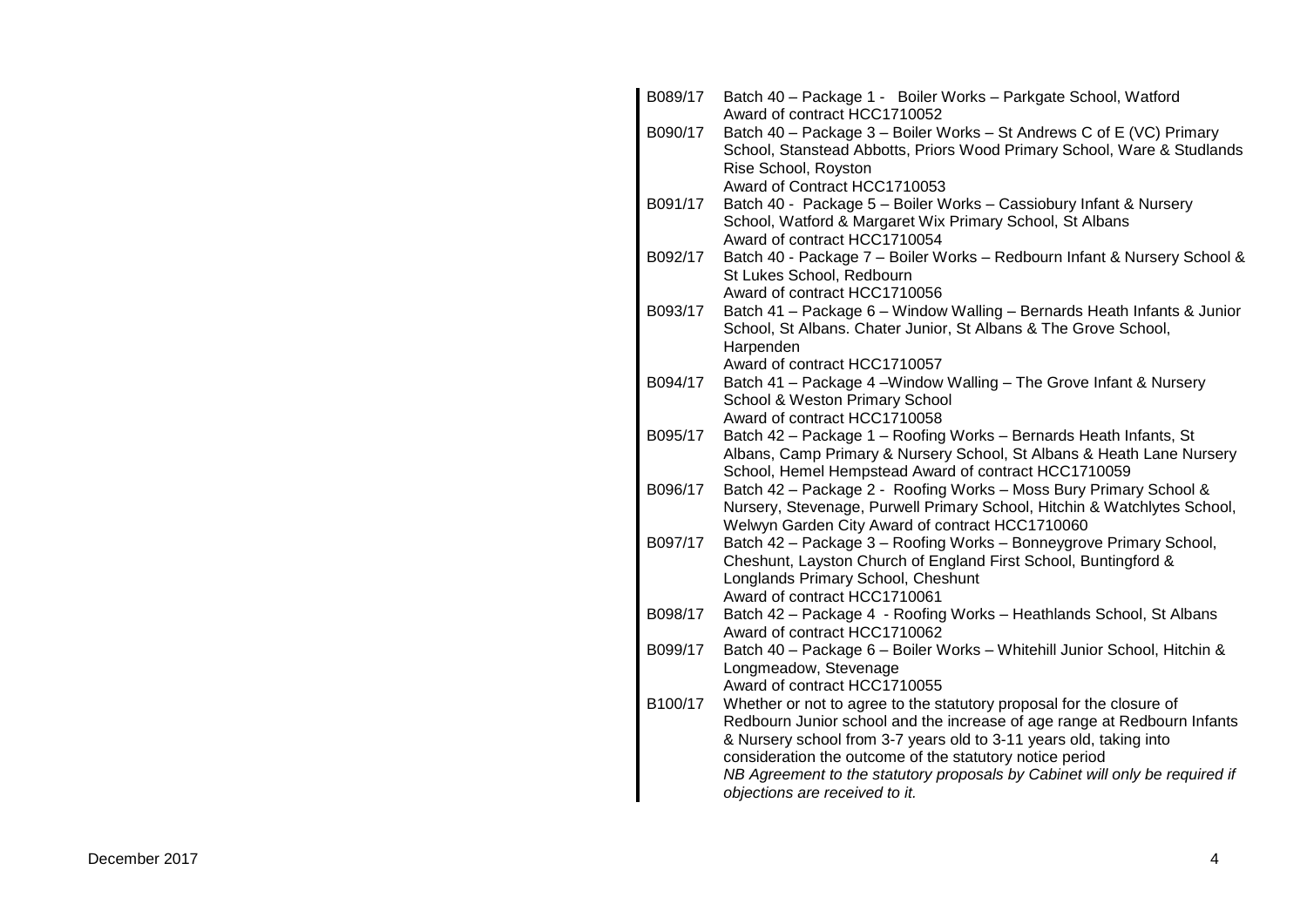| B101/17 | Whether or not to agree to the statutory proposals to increase the number                                                             |
|---------|---------------------------------------------------------------------------------------------------------------------------------------|
|         | of places by 8 at Haywood Grove Social, Emotional & Mental Health<br>Special School, Breakspeare School (Meadow Wood school site) and |
|         | Woodfield Severe Learning Difficulties special school, taking into                                                                    |
|         | consideration the outcome of a statutory notice                                                                                       |
|         | NB An officer decision will only be taken if no objections to the statutory                                                           |
|         | proposals are received                                                                                                                |
| B102/17 | Change in the location of premises for the delivery of well-baby clinics                                                              |
| B103/17 | Award a contract to support the promotion and implementation of                                                                       |
|         | community enterprises                                                                                                                 |
| B104/17 | New Contract for the Provision of a Two Bed Emergency Therapeutic                                                                     |
|         | residential Unit for Children and Young People aged 11-16 with Challenging                                                            |
|         | and Complex Needs (Hudnall Park)                                                                                                      |
| B105/17 | New Contract for the Provision of Four Residential Solo Placements for                                                                |
|         | Children and Young People aged 11-17 with Challenging and Complex                                                                     |
| B106/17 | <b>Needs</b><br>Procurement of a Multi-Provider Framework agreement for the provision of                                              |
|         | learning opportunities, products and interventions on behalf of the workforce                                                         |
|         | Development and Partnership Team                                                                                                      |
| B107/17 | Tender process to establish a new contract for the provision of Residential                                                           |
|         | Placements for Children and Young People aged 10-17 with Challenging                                                                  |
|         | and Complex needs.                                                                                                                    |
| B108/17 | Award a contract for the provision of HIV support service                                                                             |
| B109/17 | Award a contract for the provision of a supported housing service                                                                     |
| B110/17 | Whether to consult on proposals to enlarge the premises of schools                                                                    |
|         | within the eighth primary school expansion programme (PEP8)                                                                           |
| B111/17 | St Albans Library - Refurbishment                                                                                                     |
|         | HCC1709428                                                                                                                            |
| B112/17 | Mechanical & Building Works award of contract, Bushey Academy,<br><b>Holywell &amp; Hurst Drive Primary Schools</b>                   |
|         | HCC1710095                                                                                                                            |
| B113/17 | The Provision of a Children & Young People's Mental Health (CYP MH)                                                                   |
|         | Early Intervention Service: Award of contract                                                                                         |
| B114/17 | The Provision of Grounds Maintenance Framework                                                                                        |
| B115/17 | The Supply of Office Furniture                                                                                                        |
| B116/17 | The Removal and Disposal of ICT and other Waste, Electrical and                                                                       |
|         | <b>Electronic Equipment (WEEE)</b>                                                                                                    |
| B117/17 | <b>Evaluation of Carer's Strategy</b>                                                                                                 |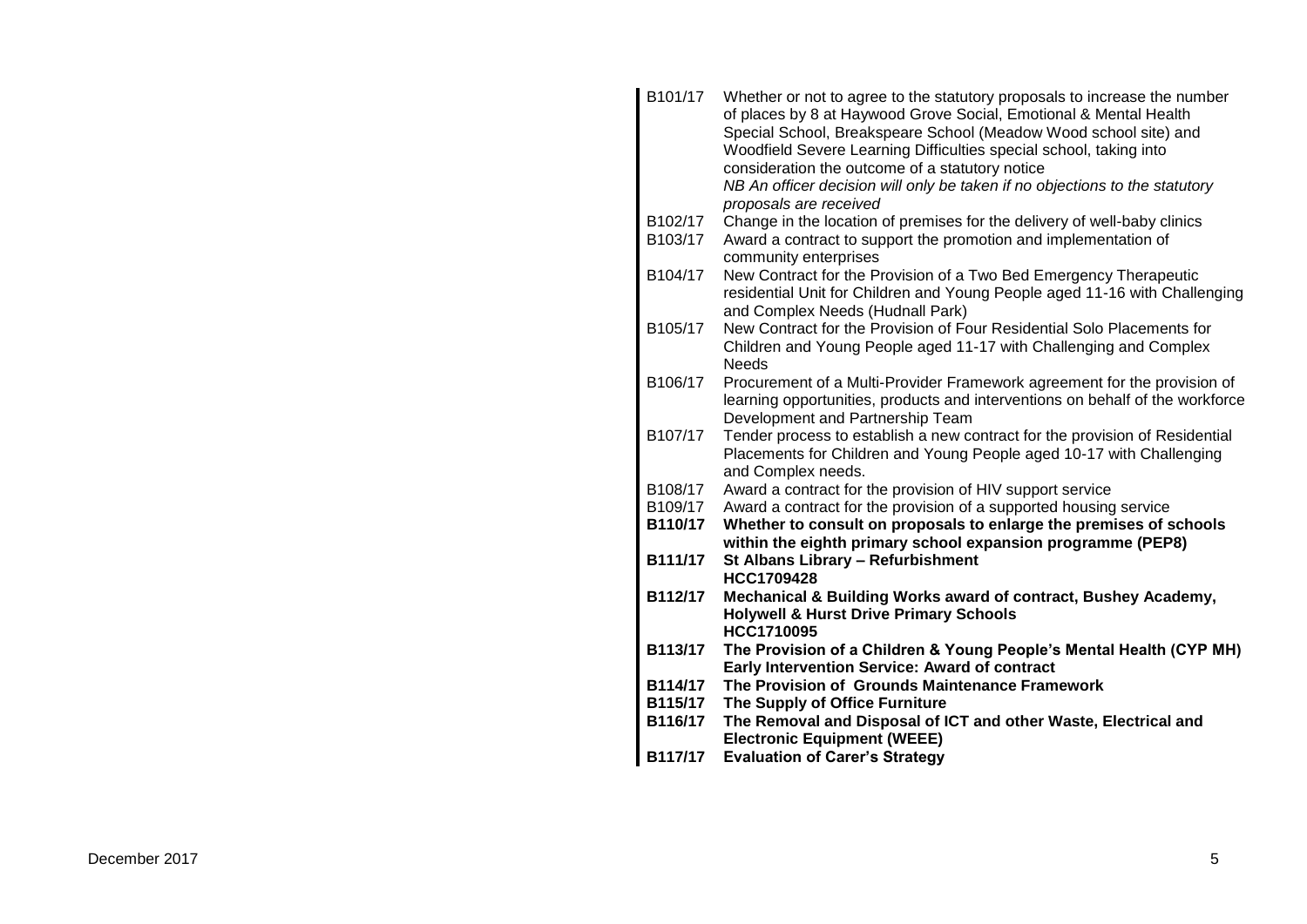| Ref. No. | <b>Matter for Decision</b>                                                                                                      | <b>Date</b><br>decision to<br>be made | <b>Cabinet Panels to be</b><br>consulted              | <b>Officer contact for</b><br>this matter | Documents to be<br>considered <sup>"***</sup>                                                                                                                                              | <b>Exempt from the</b><br><b>Council's Call-In</b><br><b>Procedures</b><br>Yes / No |
|----------|---------------------------------------------------------------------------------------------------------------------------------|---------------------------------------|-------------------------------------------------------|-------------------------------------------|--------------------------------------------------------------------------------------------------------------------------------------------------------------------------------------------|-------------------------------------------------------------------------------------|
| A040/17  | Procurement of the Property<br><b>Development Partner</b>                                                                       | 18/12/2017                            | Resources, Property &<br>the Economy Cabinet<br>Panel | <b>Trevor Mose</b><br>01992 556658        | Report of the Director of<br><b>Resources</b>                                                                                                                                              | <b>No</b>                                                                           |
|          |                                                                                                                                 |                                       |                                                       | Mike Evans<br>01992 555634                | Part I and Part II - The Part II<br>report will contain information<br>relating to the financial or<br>business affairs of any<br>particular person including the<br><b>County Council</b> |                                                                                     |
| A051/17  | Agree Criteria for Winter<br>Gritting Programme 2018/2019                                                                       | 18/12/2017                            | <b>Highways Cabinet Panel</b>                         | Steve Johnson<br>01992 658126             | Report of the Chief Executive<br>& Director of Environment                                                                                                                                 | <b>No</b>                                                                           |
| A052/17  | Finance Monitor Q2 - approval<br>of capital budget re-<br>programming                                                           | 18/12/2017                            | Resources, Property &<br>the Economy Cabinet<br>Panel | Lindsey McLeod<br>01992 556431            | Report of the Director of<br>Resources                                                                                                                                                     | <b>No</b>                                                                           |
| A057/17  | Sale of the Authority's share of<br>Hertfordshire Schools Building<br>Partnership                                               | 18/12/2017                            | Resources, Property &<br>the Economy Cabinet<br>Panel | Steven Pilsworth<br>01992 555737          | Report of the Director of<br>Resources                                                                                                                                                     | <b>No</b>                                                                           |
| A058/17  | <b>Adult Care Services</b><br>Establishment of a local<br>authority trading company to<br>provide adult social care<br>services | 18/12/2017                            | Adult Care & Health<br><b>Cabinet Panel</b>           | Steve Lee-Foster<br>01992 555748          | Report of the Director of Adult<br><b>Care Services</b>                                                                                                                                    | <b>No</b>                                                                           |

**PART A: DECISIONS BY CABINET** Note: New items and amendments are shown in **bold.**

1

<sup>.&</sup>lt;br>The address from which, subject to any prohibition or restriction on their disclosure, copies of, or extracts from, any document listed is available is County Hall, Pegs Lane, Hertford, SG13 8DE. Other documents relevant to these matters may be submitted to the decision maker. To request details of such documents (if any) as they become available contact Elaine Shell, Democratic Services Manager by email [\(elaine.shell@hertfordshire.gov.uk\)](mailto:elaine.shell@hertfordshire.gov.uk) or phone (01992 555565). \*\*\* No Forward Plan Ref Additional Item for Cabinet: Not a key decision

<sup>&</sup>lt;sup>††</sup> Documents to be considered by the Cabinet are published in the Council's website at<https://cmis.hertsdirect.org/hertfordshire/Calendarofcouncilmeetings.aspx>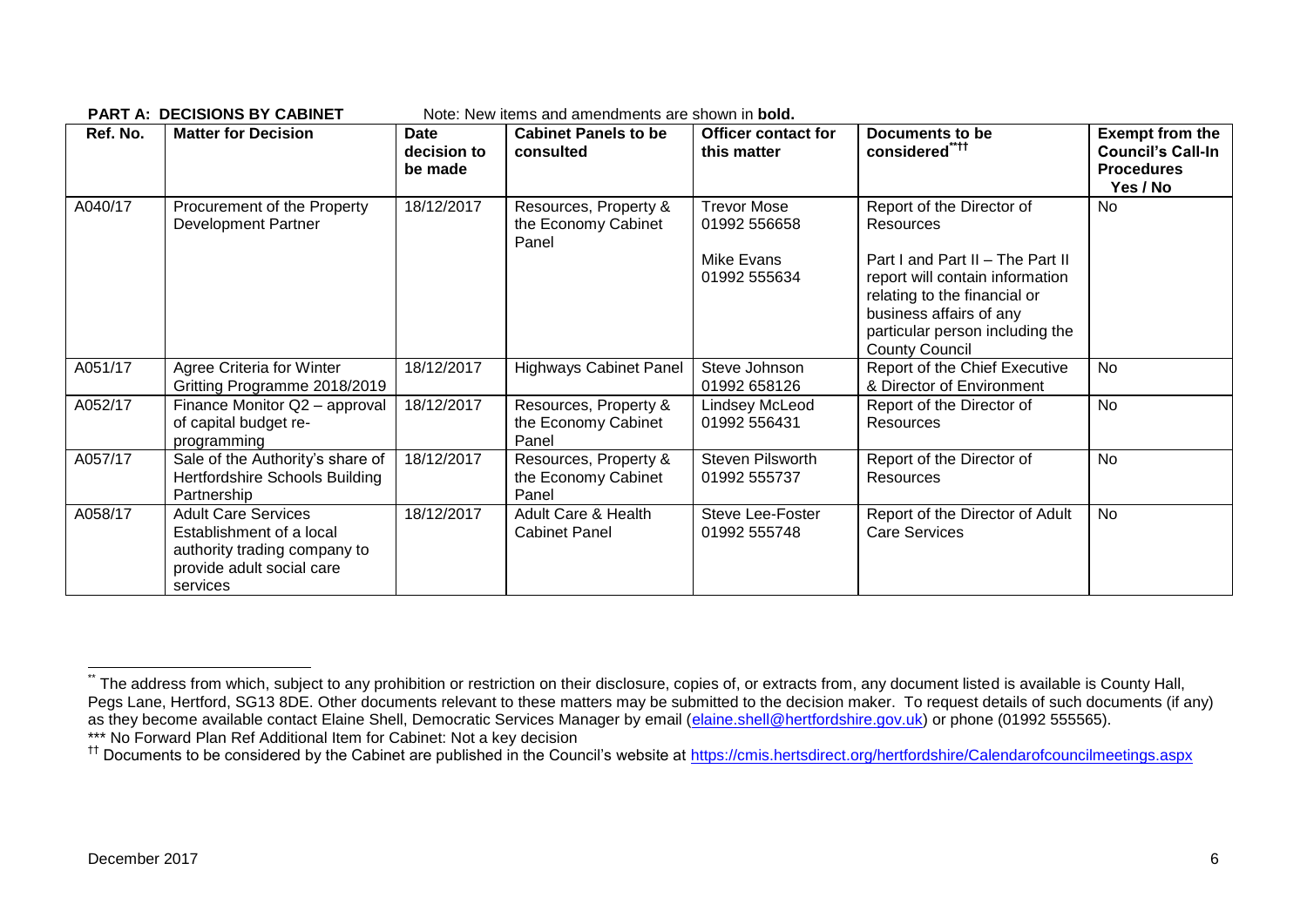| A072/17 | <b>Highway Service Review:</b><br>(i) Potential extension of<br><b>Highways Service Term</b><br>(Ringway) Contract and<br>(ii) Potential extension to the<br>Client Support Term (Opus-<br>Arup) Contract                                                           | 18/12/2017 | <b>Highways Cabinet Panel</b>                         | Steve Johnson<br>01992 658126        | Report of the Chief Executive<br>& Director of Environment<br>Part I and Part II - The Part II<br>report will contain information<br>relating to the financial or<br>business affairs of any<br>particular person including the<br><b>County Council</b> | <b>No</b> |
|---------|---------------------------------------------------------------------------------------------------------------------------------------------------------------------------------------------------------------------------------------------------------------------|------------|-------------------------------------------------------|--------------------------------------|----------------------------------------------------------------------------------------------------------------------------------------------------------------------------------------------------------------------------------------------------------|-----------|
| A075/17 | Evolution of Highways<br>Drainage Service (review of<br>the Cyclical Routine Drainage<br>Maintenance Service and<br>proposals to revive this service<br>to improve its effectiveness<br>and efficiency whilst ensuring<br>that it is affordable and<br>sustainable) | 18/12/2017 | <b>Highways Cabinet Panel</b>                         | <b>Graham Barrow</b><br>01992 658196 | Report of the Chief Executive<br>& Director of Environment                                                                                                                                                                                               | <b>No</b> |
| A076/17 | Marketing of land at Brookfield,<br>Cheshunt                                                                                                                                                                                                                        | 18/12/2017 | Resources, Property &<br>The Economy Cabinet<br>Panel | <b>Mike Evans</b><br>01992 555634    | Report of the Director of<br>Resources<br>Part I and Part II - The Part II<br>report will contain information<br>relating to the financial or<br>business affairs of any<br>particular person including the<br><b>County Council</b>                     | No        |
| A077/17 | Review of current financial<br>arrangements with<br>Groundwork East and the<br>Herts and Middlesex Wildlife<br>Trust                                                                                                                                                | 18/12/2017 | Environment, Planning<br>& Transport Cabinet<br>Panel | Simon Aries<br>01992 555255          | Report of the Chief Executive<br>& Director of Environment                                                                                                                                                                                               | No        |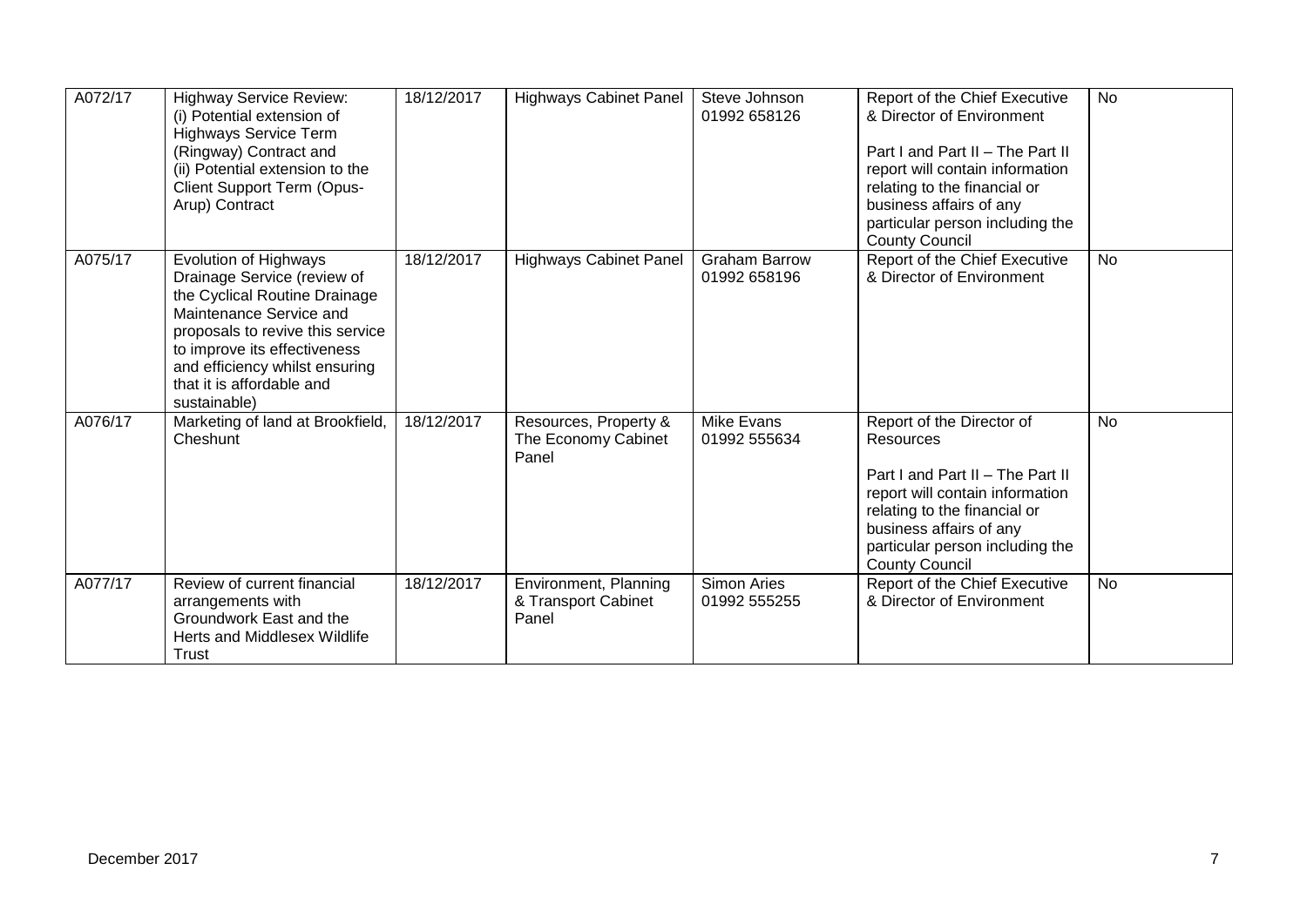| A083/17 | Next steps and approvals<br>(including financial) relating<br>primary school provision to<br>serve the proposed<br>development at High Leigh,<br>Hoddesdon - including<br>initiation of consultation on the<br>potential for the relocation and<br>expansion of Westfield Primary | 18/12/2017 | Education, Libraries and<br><b>Localism Cabinet Panel</b><br>Resources, Property<br>and the Economy<br><b>Cabinet Panel</b> | Peter Oddy<br>01992 555221<br><b>Brenda Dennett</b><br>01992 555813 | Joint report of the Director of<br>Children's Services and the<br><b>Director of Resources</b><br>Part I and Part II - The Part II<br>report will contain information<br>relating to the financial or<br>business affairs of any<br>particular person including the | <b>No</b> |
|---------|-----------------------------------------------------------------------------------------------------------------------------------------------------------------------------------------------------------------------------------------------------------------------------------|------------|-----------------------------------------------------------------------------------------------------------------------------|---------------------------------------------------------------------|---------------------------------------------------------------------------------------------------------------------------------------------------------------------------------------------------------------------------------------------------------------------|-----------|
| A084/17 | School.<br>Authorisation to enter into<br>the Development Agreement<br>and occupational lease to<br>enable the construction and<br>occupation of a new<br>secondary school at<br>Harpenden                                                                                        | 22/01/2018 | <b>Resources, Property</b><br>and the Economy<br><b>Cabinet Panel</b>                                                       | <b>Mike Evans</b><br>01992 555634                                   | <b>County Council</b><br><b>Report of the Director of</b><br><b>Resources</b>                                                                                                                                                                                       | <b>No</b> |
| A085/17 | Authorisation to enter into<br>the Development Agreement<br>and occupational lease to<br>enable the construction and<br>occupation of a new<br>secondary school at Croxley<br>Green                                                                                               | 22/01/2018 | <b>Resources, Property</b><br>and the Economy<br><b>Cabinet Panel</b>                                                       | <b>Mike Evans</b><br>01992 555634                                   | <b>Report of the Director of</b><br><b>Resources</b>                                                                                                                                                                                                                | <b>No</b> |
| A060/17 | Approval of the Hertfordshire<br>Skills Strategy to 2020                                                                                                                                                                                                                          | 22/01/2018 | Resources, Property &<br>the Economy Cabinet<br>Panel                                                                       | <b>Kate Brierley</b><br>01992 588321                                | Report of the Director of<br>Resources                                                                                                                                                                                                                              | <b>No</b> |
| A061/17 | Draft Integrated Plan<br>2018/2019 - 2021/2022                                                                                                                                                                                                                                    | 22/01/2018 |                                                                                                                             | <b>Lindsay McLeod</b><br>01992 556431                               | Report of the Director of<br><b>Resources</b>                                                                                                                                                                                                                       | <b>No</b> |
| A062/17 | Public Engagement &<br>Consultation on the Integrated<br>Plan Proposals 2018/19 -<br>2021/22                                                                                                                                                                                      | 22/01/2018 |                                                                                                                             | Alex James<br>01992 588259                                          | Report of the Chief Executive<br>& Director of Environment                                                                                                                                                                                                          | <b>No</b> |
| A068/17 | Social Care Charging                                                                                                                                                                                                                                                              | 22/01/2018 | Adult Care & Health<br><b>Cabinet Panel</b>                                                                                 | Helen Maneuf<br>01992 556350                                        | Report of the Director of Adult<br><b>Care Services</b>                                                                                                                                                                                                             | No        |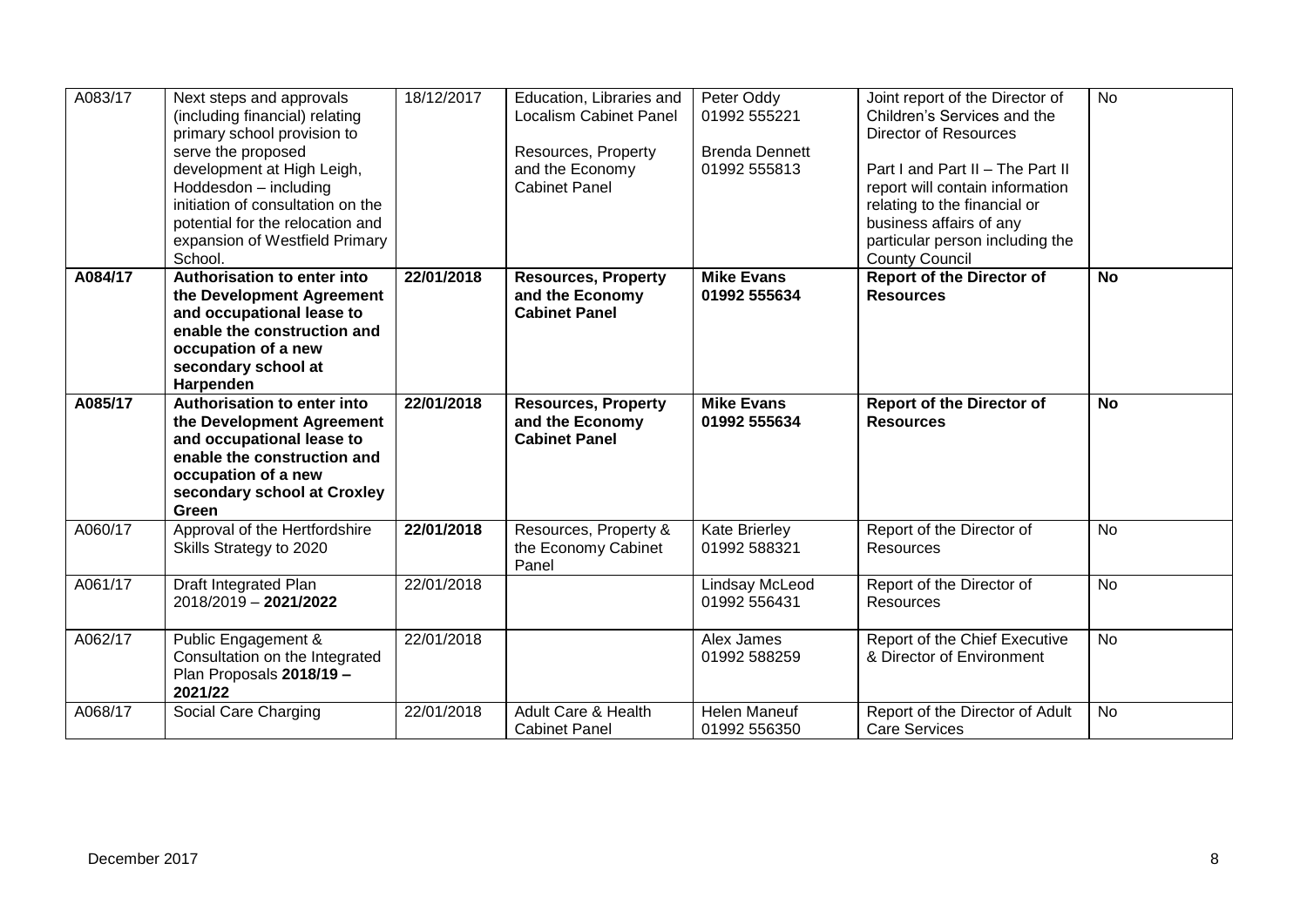| A078/17 | Whether or not to agree to the<br>statutory proposal to change<br>the age range of Widford<br>School, taking into<br>consideration the outcome of<br>the statutory notice period.<br>NB Agreement to the statutory<br>proposal by Cabinet will only<br>be required if objections are<br>received to it                                                                                                                                                                                            | 22/01/2018 | <b>Education Libraries &amp;</b><br>Localism Cabinet Panel | Melany McQueen<br>01992 555874    | Report of the Director of<br><b>Children's Services</b> | <b>No</b> |
|---------|---------------------------------------------------------------------------------------------------------------------------------------------------------------------------------------------------------------------------------------------------------------------------------------------------------------------------------------------------------------------------------------------------------------------------------------------------------------------------------------------------|------------|------------------------------------------------------------|-----------------------------------|---------------------------------------------------------|-----------|
| A079/17 | Whether or not to agree to the<br>statutory proposals to increase<br>the number of places by 8 at<br>Haywood Grove Social,<br>Emotional & Mental Health<br>Special School, Breakspeare<br>School (Meadow Wood school<br>site) and Woodfield Severe<br>Learning Difficulties special<br>school, taking into<br>consideration the outcome of<br>the statutory notice period.<br>NB Agreement to the statutory<br>proposals by Cabinet will only<br>be required if objections are<br>received to it. | 22/01/2018 | <b>Education Libraries &amp;</b><br>Localism Cabinet Panel | <b>Phil Brunt</b><br>01992 555811 | Report of the Director of<br><b>Children's Services</b> | <b>No</b> |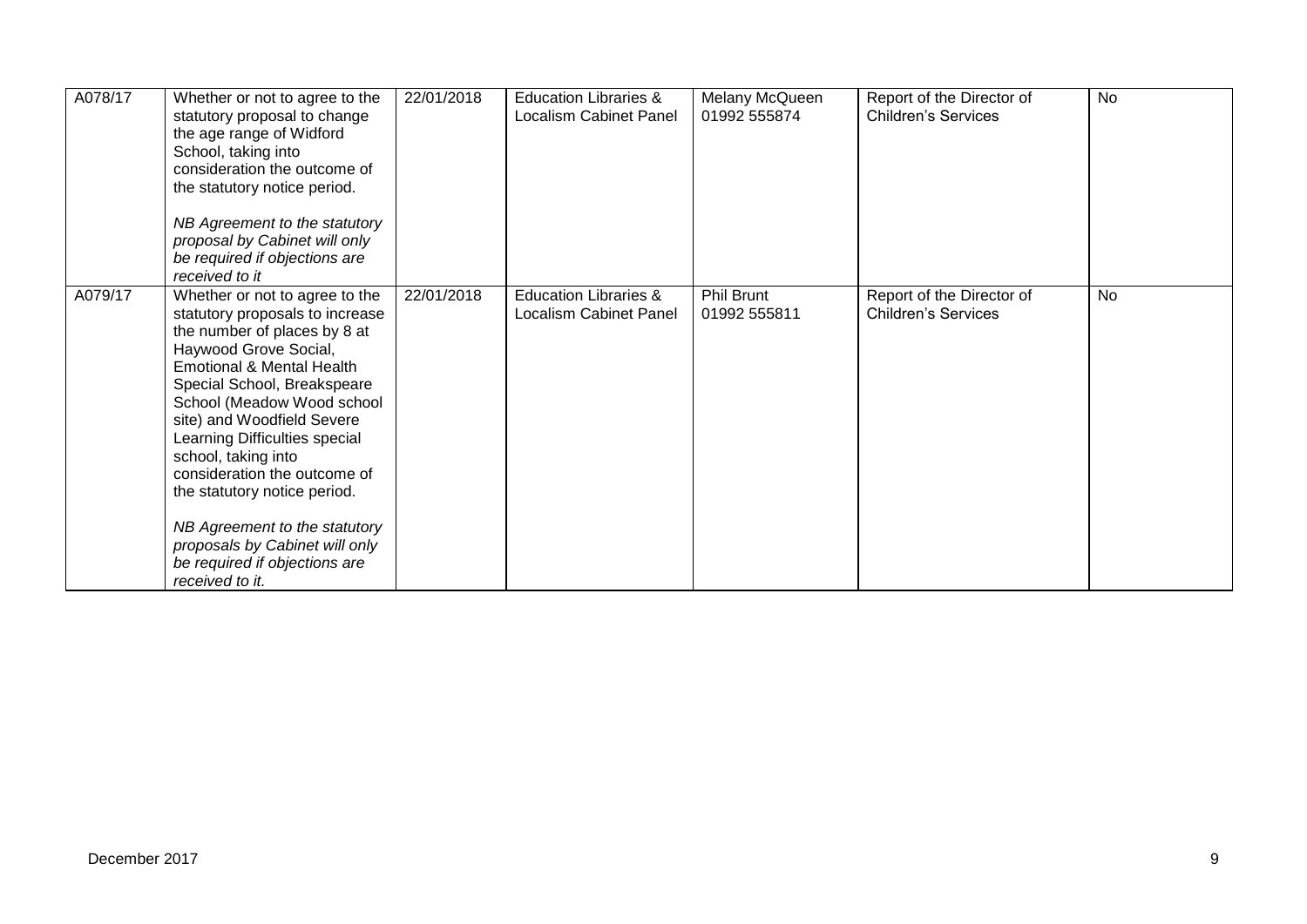| A080/17 | Whether or not to agree to the<br>statutory proposal for the<br>closure of Redbourn Junior<br>school and the increase of age<br>range at Redbourn Infants &<br>Nursery school from 3-7 years<br>old to 3-11 years old, taking<br>into consideration the outcome<br>of the statutory notice period<br>NB Agreement to the statutory<br>proposals by Cabinet will only<br>be required if objections are<br>received to it. | 22/01/2018                                                             | <b>Education Libraries &amp;</b><br><b>Localism Cabinet Panel</b> | <b>Phil Brunt</b><br>01992 555811                                | Report of the Director of<br><b>Children's Services</b>    | <b>No</b>  |
|---------|--------------------------------------------------------------------------------------------------------------------------------------------------------------------------------------------------------------------------------------------------------------------------------------------------------------------------------------------------------------------------------------------------------------------------|------------------------------------------------------------------------|-------------------------------------------------------------------|------------------------------------------------------------------|------------------------------------------------------------|------------|
| A056/17 | To consider the future of<br><b>Hertfordshire Music Service</b>                                                                                                                                                                                                                                                                                                                                                          | 19/02/2018                                                             | <b>Education Libraries &amp;</b><br><b>Localism Cabinet Panel</b> | Simon Newland<br>01992 555719<br>James Dickenson<br>01438 843079 | Report of the Director of<br><b>Children's Services</b>    | No         |
| A063/17 | Determination of Hertfordshire<br><b>County Council Admission</b><br>Arrangements for 2019/20                                                                                                                                                                                                                                                                                                                            | <b>Cabinet</b><br>19/02/2018<br>County<br><b>Council</b><br>20/02/2018 | <b>Education Libraries &amp;</b><br><b>Localism Cabinet Panel</b> | Jayne Abery<br>01992 588785                                      | Report of the Director of<br><b>Childrens Services</b>     | <b>Yes</b> |
| A064/17 | Public Engagement and<br>Consultation on the Integrated<br>Plan Proposals 2018/19 -<br>2021/22                                                                                                                                                                                                                                                                                                                           | <b>Cabinet</b><br>19/02/2018<br>County<br>Council<br>20/02/2018        | <b>All Cabinet Panels</b><br>Overview & Scrutiny<br>Committee     | Alex James<br>01992 588259                                       | Report of the Chief Executive<br>& Director of Environment | <b>Yes</b> |
| A065/17 | Integrated Plan 2018/2019 -<br>2021/22                                                                                                                                                                                                                                                                                                                                                                                   | Cabinet<br>19/02/2018<br>County<br>Council<br>20/02/2018               | All Cabinet Panels<br>Overview & Scrutiny<br>Committee            | Lindsay McLeod<br>01992 556431                                   | Report of the Director of<br>Resources                     | <b>Yes</b> |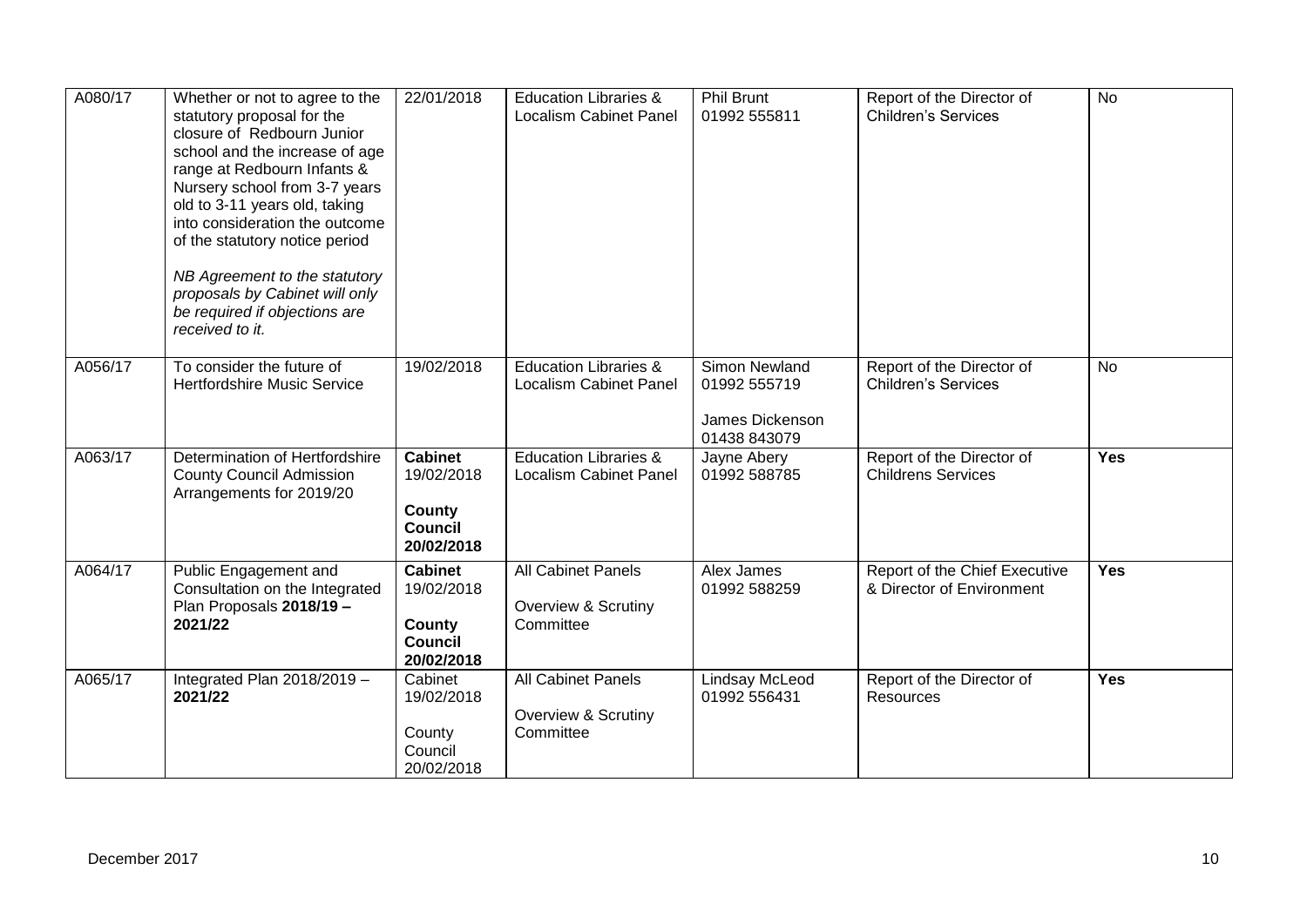| A067/17 | Overview & Scrutiny<br>Committee Report on the<br>Integrated Plan Proposals<br>$2018/19 - 2021/22$                                                                                                          | Cabinet<br>19/02/2018<br>County<br>Council<br>20/02/2018 | Resources, Property &<br>the Economy Cabinet<br>Panel                                                                                    | Natalie Rotherham /<br>Michelle Diprose<br>01992 550782 | Report of the Overview and<br><b>Scrutiny Committee</b>                                 | <b>Yes</b> |
|---------|-------------------------------------------------------------------------------------------------------------------------------------------------------------------------------------------------------------|----------------------------------------------------------|------------------------------------------------------------------------------------------------------------------------------------------|---------------------------------------------------------|-----------------------------------------------------------------------------------------|------------|
| A063/17 | <b>Service Cabinet Panels</b><br>Comments on the Integrated<br>Plan Proposals 2018/19 -<br>2021/22                                                                                                          | Cabinet<br>19/02/2018<br>County<br>Council<br>20/02/2018 | Resources, Property &<br>the Economy Cabinet<br>Panel                                                                                    | Deborah Jeffery<br>01992 555563                         | Report of the Director of<br>Resources                                                  | <b>Yes</b> |
| A069/17 | Proposal to reconfigure<br>existing services to schools to<br>support them to meet the<br>needs of primary aged children<br>with Specific Learning<br>Difficulties (SpLD) by 31<br>August 2018              | 19/02/2018                                               | <b>Education Libraries &amp;</b><br><b>Localism Cabinet Panel</b>                                                                        | Simon Newland<br>01992 555738                           | Report of the Director of<br><b>Childrens Services</b>                                  | No         |
| A081/17 | <b>LED Dimming Strategy (level)</b><br>of street lighting to be agreed)                                                                                                                                     | 19/02/2018                                               | <b>Highways Cabinet Panel</b>                                                                                                            | Mike Younghusband<br>01992 658171                       | Report of the Chief Executive<br>& Director of Environment                              | <b>No</b>  |
| A082/17 | <b>Hertfordshire Adoption Service</b><br>providing services for Luton<br><b>Borough Council</b>                                                                                                             | 19/02/2018                                               | <b>Children's Services</b><br><b>Cabinet Panel</b>                                                                                       | Sue Lowndes<br>07833 484306                             | Report of the Director of<br><b>Children's Services</b>                                 | <b>No</b>  |
| A086/17 | To consider the outcome of<br>a consultation for a new<br>bridge and link road at<br><b>Essex Road Hoddesdon and</b><br>to seek approvals to<br>proceed with statutory<br>processes and land<br>acquisition | 19/02/2018                                               | <b>Highways Cabinet</b><br>Panel                                                                                                         | <b>Dave Burt</b><br>01992 658177                        | <b>Report of the Chief</b><br><b>Executive &amp; Director of</b><br><b>Environment</b>  | <b>No</b>  |
| A087/17 | <b>Invest to Transform</b><br>proposals - Implementation<br>capacity to support Four-<br><b>Year Integrated Plan</b><br>proposals for Adult Care<br><b>Services</b>                                         | 19/02/2018                                               | <b>Adult Care &amp; Health</b><br><b>Cabinet Panel</b><br><b>Resources, Property &amp;</b><br><b>The Economy Cabinet</b><br><b>Panel</b> | <b>Helen Maneuf</b><br>01992 556350                     | Joint report of the Director<br>of Adult Care Services and<br>the Director of Resources | <b>No</b>  |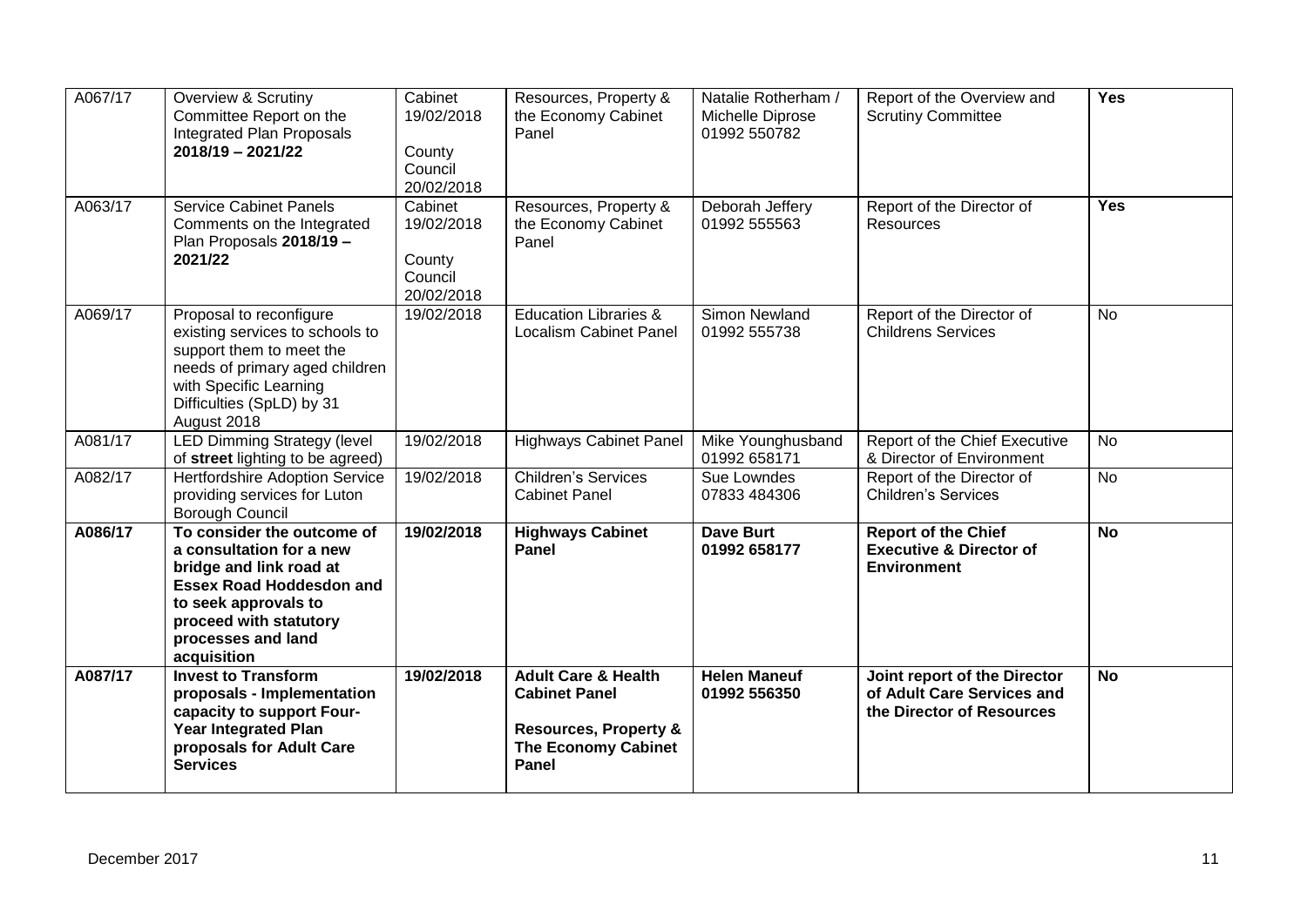| A088/17 | <b>Invest to Transform</b><br>proposals - Assistive<br><b>Technology</b>                                   | 19/03/2018 | <b>Adult Care &amp; Health</b><br><b>Cabinet Panel</b><br><b>Resources, Property &amp;</b><br><b>The Economy Cabinet</b><br><b>Panel</b> | <b>Helen Maneuf</b><br>01992 556350  | Joint report of the Director<br>of Adult Care Services and<br>the Director of Resources | <b>No</b> |
|---------|------------------------------------------------------------------------------------------------------------|------------|------------------------------------------------------------------------------------------------------------------------------------------|--------------------------------------|-----------------------------------------------------------------------------------------|-----------|
| A019/17 | Draft Approval 15 Year Plan<br>for vision for social care in the<br>County                                 | 19/03/2018 | Adult Care & Health<br><b>Cabinet Panel</b>                                                                                              | <b>Helen Maneuf</b><br>01992 556350  | Report of the Director of Adult<br><b>Care Services</b>                                 | <b>No</b> |
| A089/17 | <b>Highways Integrated Works</b><br><b>Programme &amp; Procurement</b><br>Routes 2018/2019                 | 19/03/2018 | <b>Highways Cabinet</b><br>Panel                                                                                                         | <b>Graham Barrow</b><br>01992 658196 | <b>Report of the Chief</b><br><b>Executive &amp; Director of</b><br>Environment         | <b>No</b> |
| A090/17 | To consider whether to<br>approve proposed changes<br>to the current Highways<br><b>Resilient Network.</b> | 19/03/2018 | <b>Highways Cabinet</b><br><b>Panel</b>                                                                                                  | <b>Graham Barrow</b><br>01992 658196 | <b>Report of the Chief</b><br><b>Executive &amp; Director of</b><br><b>Environment</b>  | <b>No</b> |

**Membership of Cabinet:** 

| <b>Derrick Ashley</b>  | <b>Environment, Planning &amp; Transport</b>   | <b>Richard Roberts</b>    | <b>Public Health, Prevention &amp; Performance</b> |
|------------------------|------------------------------------------------|---------------------------|----------------------------------------------------|
| <b>Terry Douris</b>    | <b>Education, Libraries &amp; Localism</b>     | <b>Ralph Sangster</b>     | <b>Highways</b>                                    |
| <b>David Williams</b>  | <b>Leader of the Council</b>                   | <b>David Williams</b>     | Resources, Property & the Economy                  |
| <b>Teresa Heritage</b> | <b>Children's Services</b>                     | <b>Colette Wyatt-Lowe</b> | <b>Adult Care &amp; Health</b>                     |
| <b>Terry Hone</b>      | <b>Community Safety &amp; Waste Management</b> |                           |                                                    |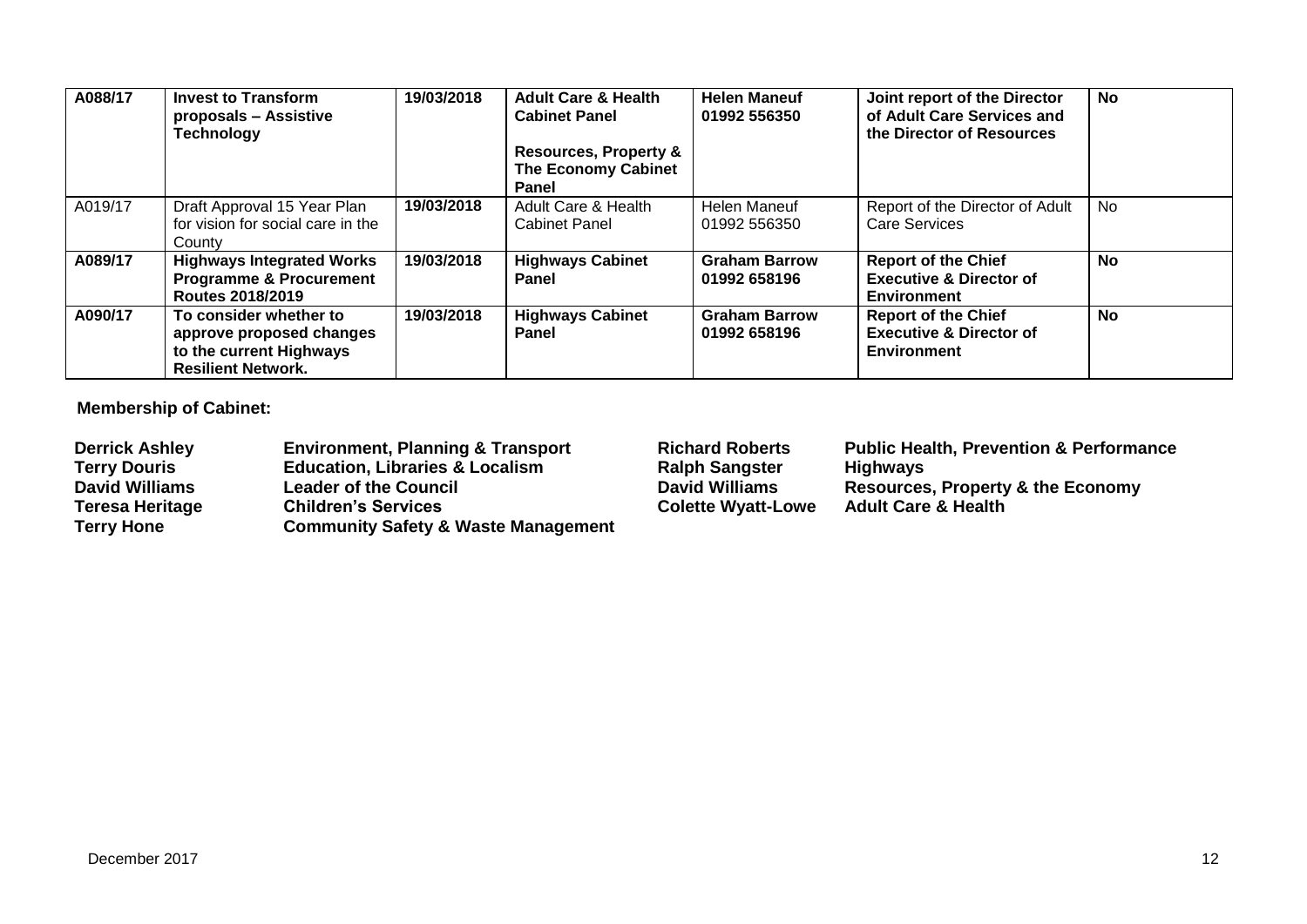**PART B: DECISIONS BY CHIEF OFFICERS Note: New items and amendments are shown in bold.** 

| Ref. No. | <b>Issue for Decision</b>                                                                                                         | Name and Title of<br><b>Decision Maker</b>                                                              | Date, or<br>period<br>within<br>which,<br>decision to<br>be made | <b>Cabinet Panels to be</b><br>consulted | Officer contact for<br>this matter | Documents to be<br>considered <sup>##</sup> | <b>Exempt from the</b><br><b>Council's Call-In</b><br><b>Procedures</b><br>Yes / No |
|----------|-----------------------------------------------------------------------------------------------------------------------------------|---------------------------------------------------------------------------------------------------------|------------------------------------------------------------------|------------------------------------------|------------------------------------|---------------------------------------------|-------------------------------------------------------------------------------------|
| B058/16  | Secondary School<br>Expansion at The<br>Hemel School,<br><b>Hemel Hempstead</b><br><b>Award of Contract</b><br>(HCC1609120)       | <b>Trevor Mose</b><br><b>Assistant Director</b><br>Property                                             | January<br>2018 (was<br><b>December</b><br>2017                  |                                          | Jackie Aldridge<br>01992 588138    | See Note 2 below                            | <b>No</b>                                                                           |
| B059/16  | Re-Provision of<br>Drama and 6th<br>Form<br>Accommodation at<br><b>Barclay School</b><br><b>Award of Contract</b><br>(HCC1609121) | <b>Trevor Mose</b><br><b>Assistant Director</b><br>Property                                             | January<br>2018 (was<br><b>December</b><br>2017)                 |                                          | Jackie Aldridge<br>01992 588138    | See Note 2 below                            | <b>No</b>                                                                           |
| B001/17  | <b>Traffic Regulation</b><br>Orders - various<br>(see attached<br><b>Schedule</b> Appendix                                        | John Wood<br>Chief Executive &<br>Director of<br>Environment                                            | During the<br>period of this<br>Forward Plan                     |                                          | Rob Smith<br>01992 556118          | Reports from Lead<br><b>Officers</b>        | No                                                                                  |
| B010/17  | <b>Business Water</b><br>Contract: Award of<br>Contract<br>(HCC1709401)                                                           | <b>Trevor Mose</b><br><b>Assistant Director</b><br>Property                                             | February<br>2018 (was<br>November<br>2017)                       |                                          | <b>Fiona Clark</b><br>01992 556008 | See Note 2 below                            | No                                                                                  |
| B011/17  | Four new Fire<br>Appliances for Fires<br>& Rescue Services:<br><b>Award of Contract</b>                                           | <b>Steve Tant</b><br>Fire & Rescue<br>Service Assistant<br><b>Chief Fire Officer</b><br>Service Support | <b>December</b><br>2017 (was<br><b>November</b><br>2017)         |                                          | Peter Hatherley<br>01992 507580    | See Note 2 below                            | <b>No</b>                                                                           |

1

<sup>‡‡</sup> The address from which, subject to any prohibition or restriction on their disclosure, copies of, or extracts from, any document listed is available is County Hall, Pegs Lane, Hertford, SG13 8DE. Other documents relevant to these matters may be submitted to the decision maker. To request details of such documents (if any) as they become available contact Elaine Shell, Democratic Services Manager by email [\(elaine.shell@hertfordshire.gov.uk\)](mailto:elaine.shell@hertfordshire.gov.uk) or phone (01992 55565).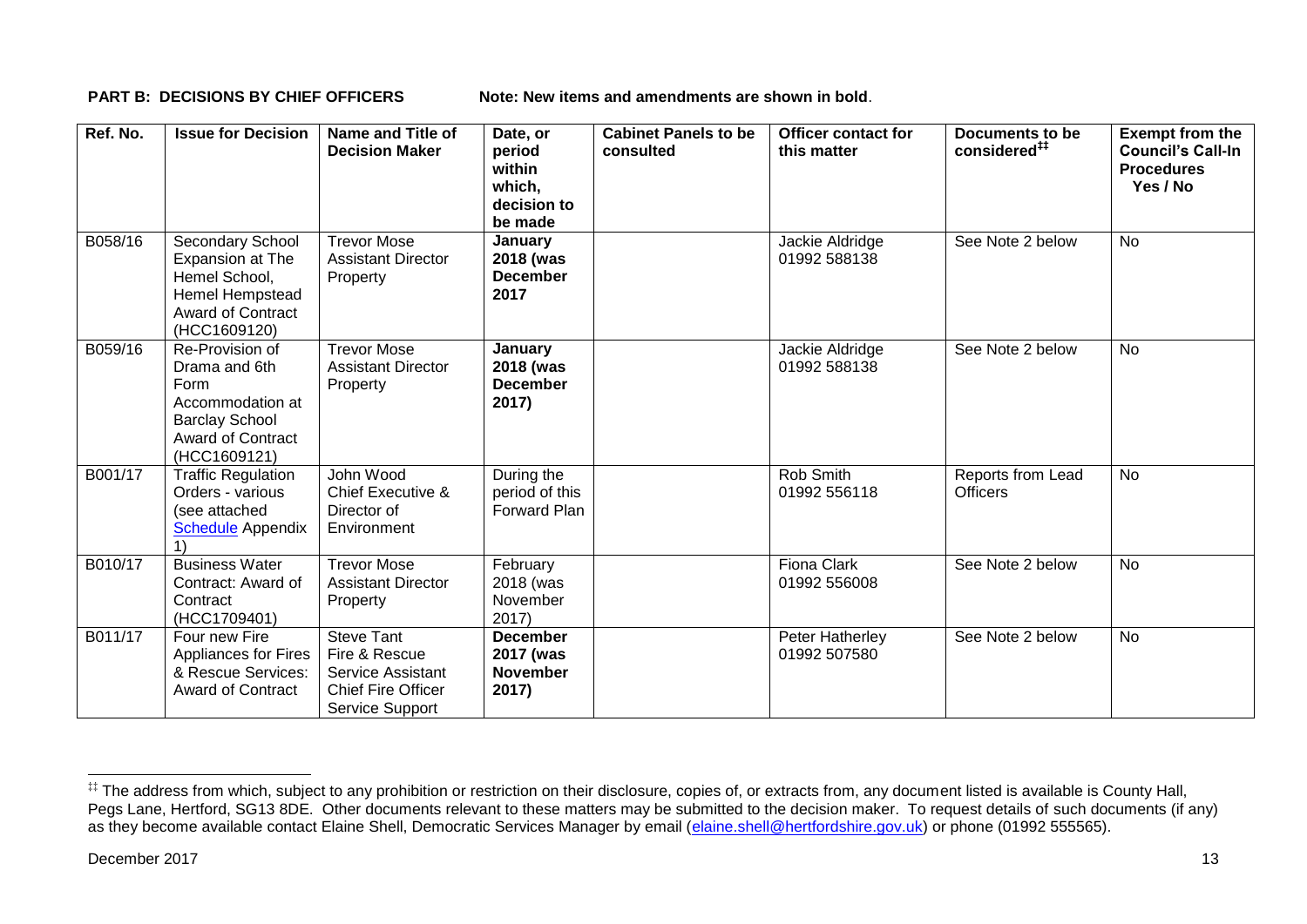| B015/17 | Potential provision<br>of electronic<br>document records<br>management<br>software following<br>review of existing<br>solution.                                                                                              | Owen Mapley,<br>Director of<br>Resources                                                      | <b>December</b><br>2017 (was<br><b>November</b><br>2017) | <b>Stuart Bannerman</b><br>Campbell<br>01992 588397<br>Lisa Marie Pritty<br>01438 844123 | See Note 2 below        | <b>No</b> |
|---------|------------------------------------------------------------------------------------------------------------------------------------------------------------------------------------------------------------------------------|-----------------------------------------------------------------------------------------------|----------------------------------------------------------|------------------------------------------------------------------------------------------|-------------------------|-----------|
| B017/17 | Property<br>Management<br><b>Services Contract</b><br><b>Award of Contract</b><br>(HCC1709487)                                                                                                                               | <b>Trevor Mose</b><br><b>Assistant Director</b><br>Property                                   | January<br>2018 (was<br><b>December</b><br>2017)         | Mike Evans<br>01992 555634                                                               | See Note 2 below        | <b>No</b> |
| B029/17 | Contract for the<br>Provision of Re-use<br>retail Services at<br>Hertfordshire<br><b>Household Waste</b><br><b>Recycling Centres</b>                                                                                         | Simon Aries<br><b>Assistant Director</b><br>Transport, Waste &<br>Environmental<br>Management | December<br>2017 (was<br>October<br>2017)                | <b>Matthew King</b><br>01992 556207                                                      | See Note 2 below        | <b>No</b> |
| B033/17 | Award Tender for<br><b>Residential Home</b><br>for Children and<br>Young People<br>(C&YP) aged 13-18<br>with Autism,<br>Learning Difficulties<br>and/or Behaviour<br>that Challenges at<br>Wynchlands<br>Crescent, St Albans | Jenny Coles<br>Director of Children's<br>Services                                             | January<br>2018 (was<br>October<br>2017)                 | Martha Moroney<br>01992 588967                                                           | See Note 2 below        | <b>No</b> |
| B035/17 | Dynamic<br>Purchasing<br>Systems for the<br>Supply of Copier<br>Paper (in<br>collaboration with<br>Hampshire County<br>Council)                                                                                              | Glenn Facey<br>Head of Herts Full<br>Stop                                                     | December<br>2017 (was<br>November<br>2017                | James Conway<br>01707 292376                                                             | See Note 2 & 3<br>below | <b>No</b> |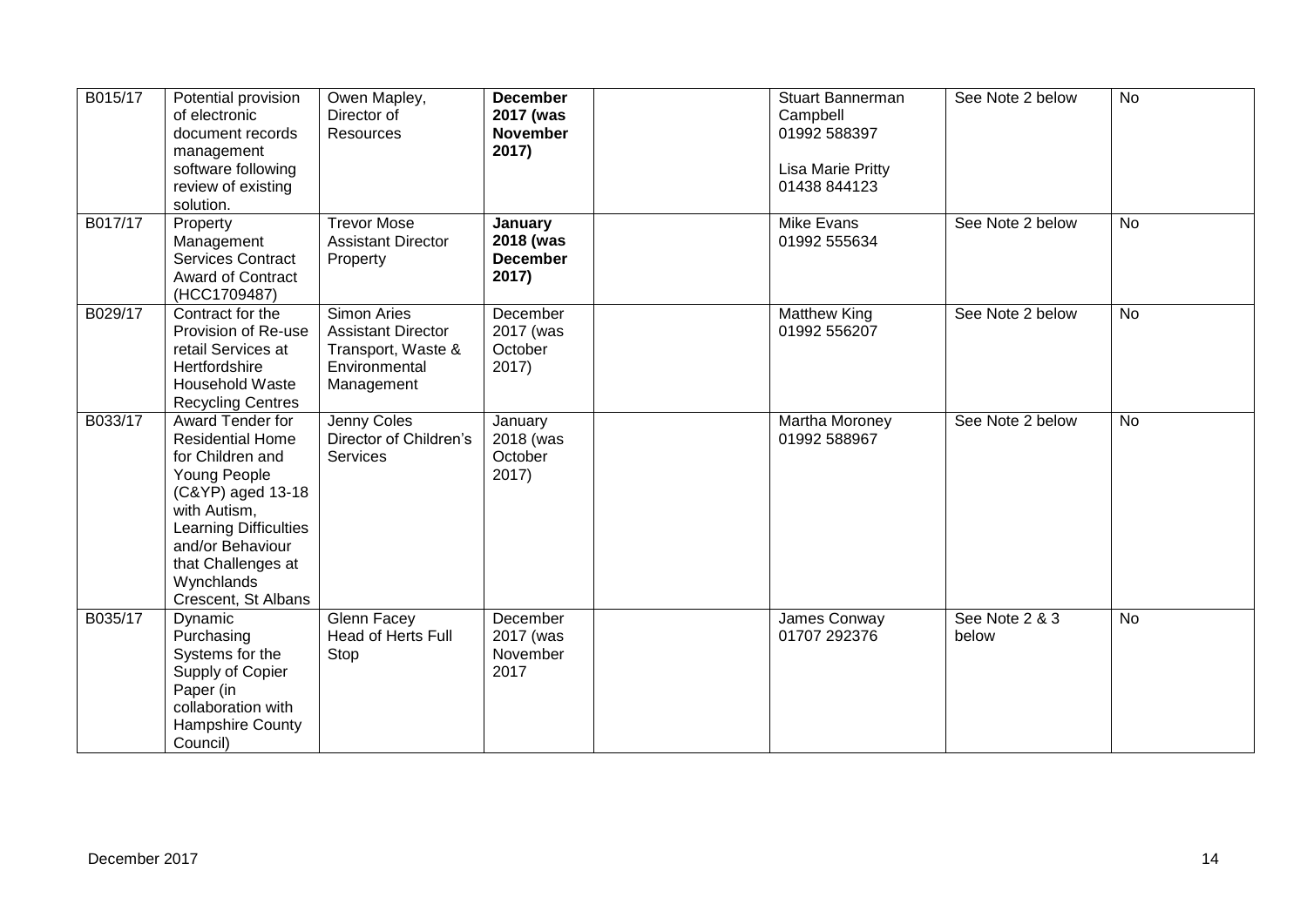| B048/17       | The supply of plain<br>adhesive labels,<br>sticky notes, hook<br>and loop and<br>motivational items<br>(In collaboration<br>with Hampshire<br>County Council)                                                                     | Glenn Facey<br>Head of Herts Full<br>Stop                              | January<br>2018 (was<br>December<br>2017                 | Louise Bagley<br>01707 292431     | See note 2 & 3 below | No             |
|---------------|-----------------------------------------------------------------------------------------------------------------------------------------------------------------------------------------------------------------------------------|------------------------------------------------------------------------|----------------------------------------------------------|-----------------------------------|----------------------|----------------|
| B049/17       | Providing support in<br>peoples' homes<br>(Spot Accreditation)<br>Award of Contract                                                                                                                                               | Frances Heathcote<br>Assistant Director,<br>Community<br>Commissioning | <b>March 2018</b><br>(was<br><b>November</b><br>2017)    | Daisy Sanghera<br>01438 843391    | See note 2 below     | No             |
| B053/17       | Batch $36 -$<br>Package 1-<br>Coates Way JMI &<br>Nursery School,<br>The Orchard<br>Primary School,<br>Watford, Field<br>School (Infant &<br>Nursery) Westfield<br>Children's Centre:<br><b>Award of Contract</b><br>(HCC1709854) | <b>Trevor Mose</b><br><b>Assistant Director</b><br>Property            | January<br>2018 (was<br><b>December</b><br>2017)         | Jackie Aldridge<br>01992 588138   | See Note 2 below     | $\overline{N}$ |
| B056/17       | Change in age<br>range of people to<br>receive free<br>emergency<br>hormonal<br>contraception                                                                                                                                     | <b>Jim McManus</b><br>Director of Public<br>Health                     | February<br>2018 (was<br>September<br>2017)              | <b>Brian Gale</b><br>01438 843537 |                      | No             |
| B058/17       | Change in the<br>location of<br>premises for the<br>delivery of sexual<br>health services                                                                                                                                         | <b>Jim McManus</b><br>Director of Public<br>Health                     | January<br>2018 (was<br>October<br>$2017$ )              | <b>Brian Gale</b><br>01438 843537 |                      | <b>No</b>      |
| B059/17       | Disposal of 24a &<br>24b New Road,<br>Ware                                                                                                                                                                                        | <b>Trevor Mose</b><br><b>Assistant Director</b><br>Property            | <b>December</b><br>2017 (was<br><b>November</b><br>2017) | Robert Ambler<br>01992 588836     |                      | No             |
| December 2017 |                                                                                                                                                                                                                                   |                                                                        |                                                          |                                   |                      | 15             |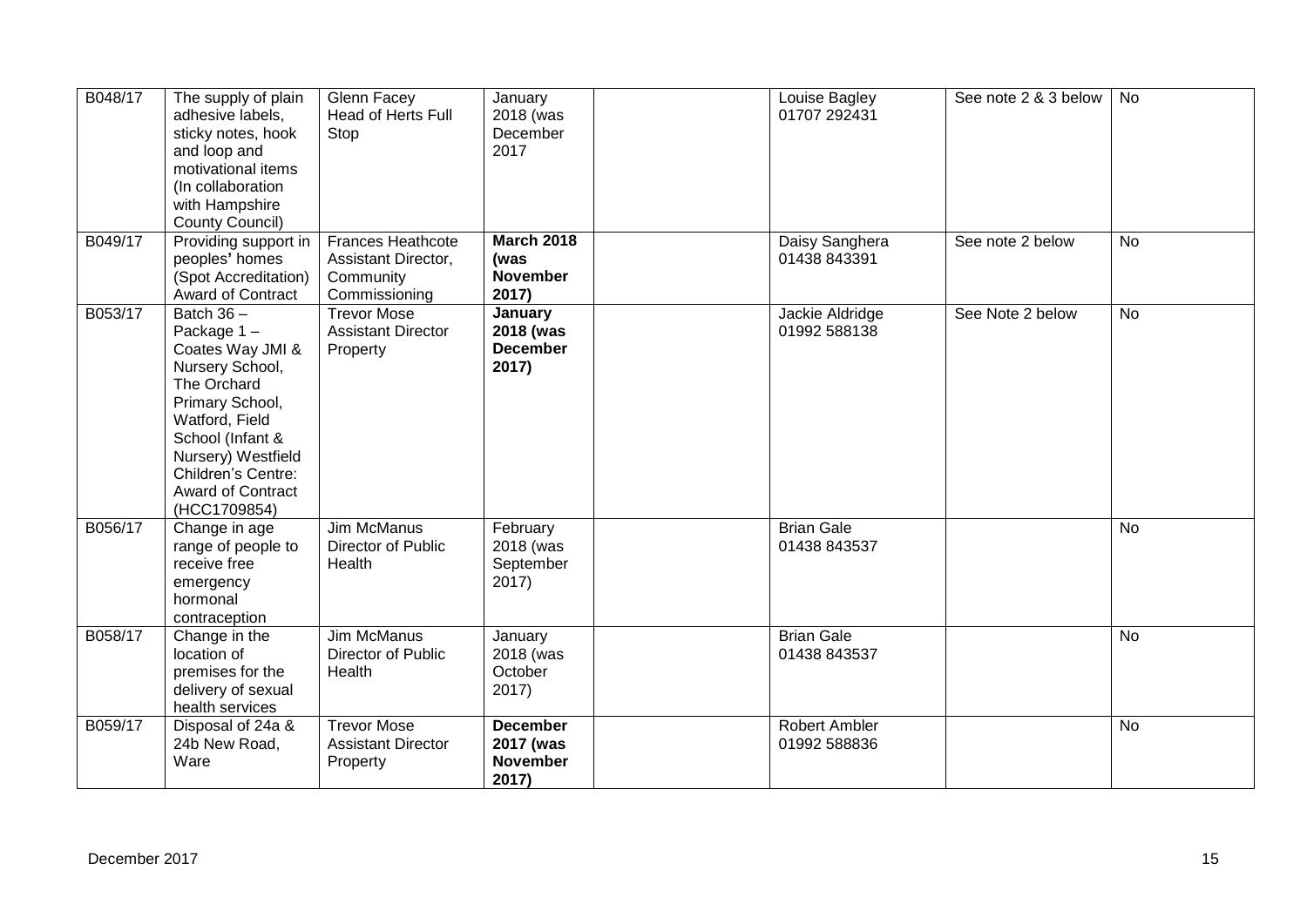| B060/17 | To re commission<br>the Regional<br>Partnership<br>Contract for the<br>Provision of<br>Residential and<br>Educational<br>Services for<br>Children and Young<br>People with<br>Complex Needs via<br>competitive tender<br>Regional Partners -<br><b>Bracknell Forest</b><br>Borough Council,<br>Buckinghamshire<br>County Council,<br>Milton Keynes<br>Council,<br><b>Oxfordshire County</b><br>Council, Reading<br>Borough Council<br>Slough Borough<br>Council | Jenny Coles<br>Director of Children's<br>Services             | December<br>2017                                 | Lynn Knowles<br>07740 918847    | See Note 2 & 3<br>below | $\overline{N}$ |
|---------|-----------------------------------------------------------------------------------------------------------------------------------------------------------------------------------------------------------------------------------------------------------------------------------------------------------------------------------------------------------------------------------------------------------------------------------------------------------------|---------------------------------------------------------------|--------------------------------------------------|---------------------------------|-------------------------|----------------|
| B066/17 | Batch 41 - Priors<br>Wood Ware,<br>Andrews Lane,<br>Cheshunt, Collett<br>School Hemel, Oak<br>View Primary &<br>Nursery Hatfield &<br>Mickelm Window<br><b>Works</b><br>Award of Contract<br>HCC1709883                                                                                                                                                                                                                                                         | <b>Trevor Mose</b><br><b>Assistant Director -</b><br>Property | January<br>2018 (was<br><b>December</b><br>2017) | Jackie Aldridge<br>01992 588138 | See Note 2 below        | No             |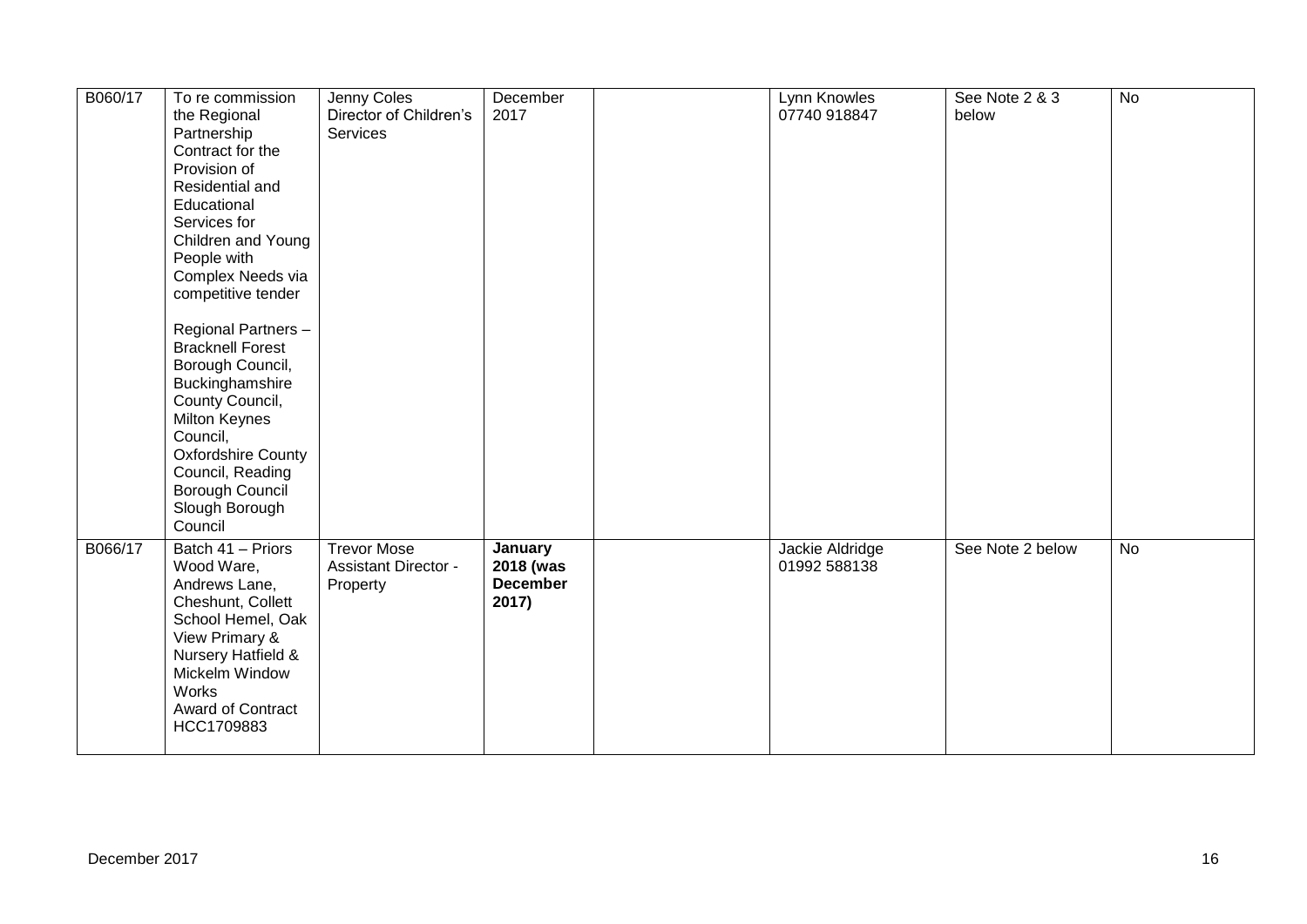| B068/17 | Hertfordshire Home<br>Improvement<br>Agency - award of<br>Contractor<br>Framework<br>Agreement<br>(HCC1709802)                 | Iain MacBeath<br>Director of Adult<br><b>Care Services</b>                          | February<br>2018 (was<br>November<br>2017)       | Dawood Haddadi<br>07860 678771        | See Note 2 below        | $\overline{N}$ |
|---------|--------------------------------------------------------------------------------------------------------------------------------|-------------------------------------------------------------------------------------|--------------------------------------------------|---------------------------------------|-------------------------|----------------|
| B069/17 | Re-procurement of<br>the Adult Mental<br>Health Out of Hours<br><b>Crisis Service</b>                                          | <b>Frances Heathcote</b><br><b>Assistant Director</b><br><b>Adult Care Services</b> | December<br>2017                                 | Helen Cavanagh<br>01438 845319        | See Note 4 below        | <b>No</b>      |
| B070/17 | Dynamic<br><b>Purchasing System</b><br>for the supply of bin<br>bags (In<br>collaboration with<br>Hampshire County<br>Council) | Glenn Facey,<br>Head of Herts<br>FullStop                                           | December<br>2017                                 | Victoria Harley<br>01707 292467       | See Note 2 & 3<br>below | <b>No</b>      |
| B071/17 | Undertake a<br>competitive<br>Reprocurement for<br>the provision of an<br>all-age drug and<br>alcohol treatment<br>service     | Jim McManus,<br>Director of Public<br>Health                                        | December<br>2017                                 | <b>Brian Gale</b><br>01438 843537     | See Note 2 below        | No             |
| B072/17 | Hertfordshire<br>Sunflower<br>Domestic Abuse<br>Hub & Champions<br>Pathway - Award of<br>contract                              | Jenny Coles<br>Director of Children's<br>Services                                   | December<br>2017                                 | <b>Helen Gledhill</b><br>07812 322978 |                         |                |
| B073/17 | Demolition &<br>rebuild of The<br>Hemel School-<br>Sports Hall<br>HCC1709908                                                   | <b>Trevor Mose</b><br><b>Assistant Director</b><br>Property                         | January<br>2018 (was<br><b>December</b><br>2017) | Jackie Aldridge<br>01992 588138       | See Note 2 below        | No             |
| B074/17 | Tender of 19-21<br>Wilbury Road - for<br>Residential<br>Learning Disability<br>Service                                         | Frances Heathcote<br><b>Assistant Director</b><br><b>Adult Care Services</b>        | January<br>2018                                  | Gemma Brace<br>01438 845060           | See Note 2 below        | <b>No</b>      |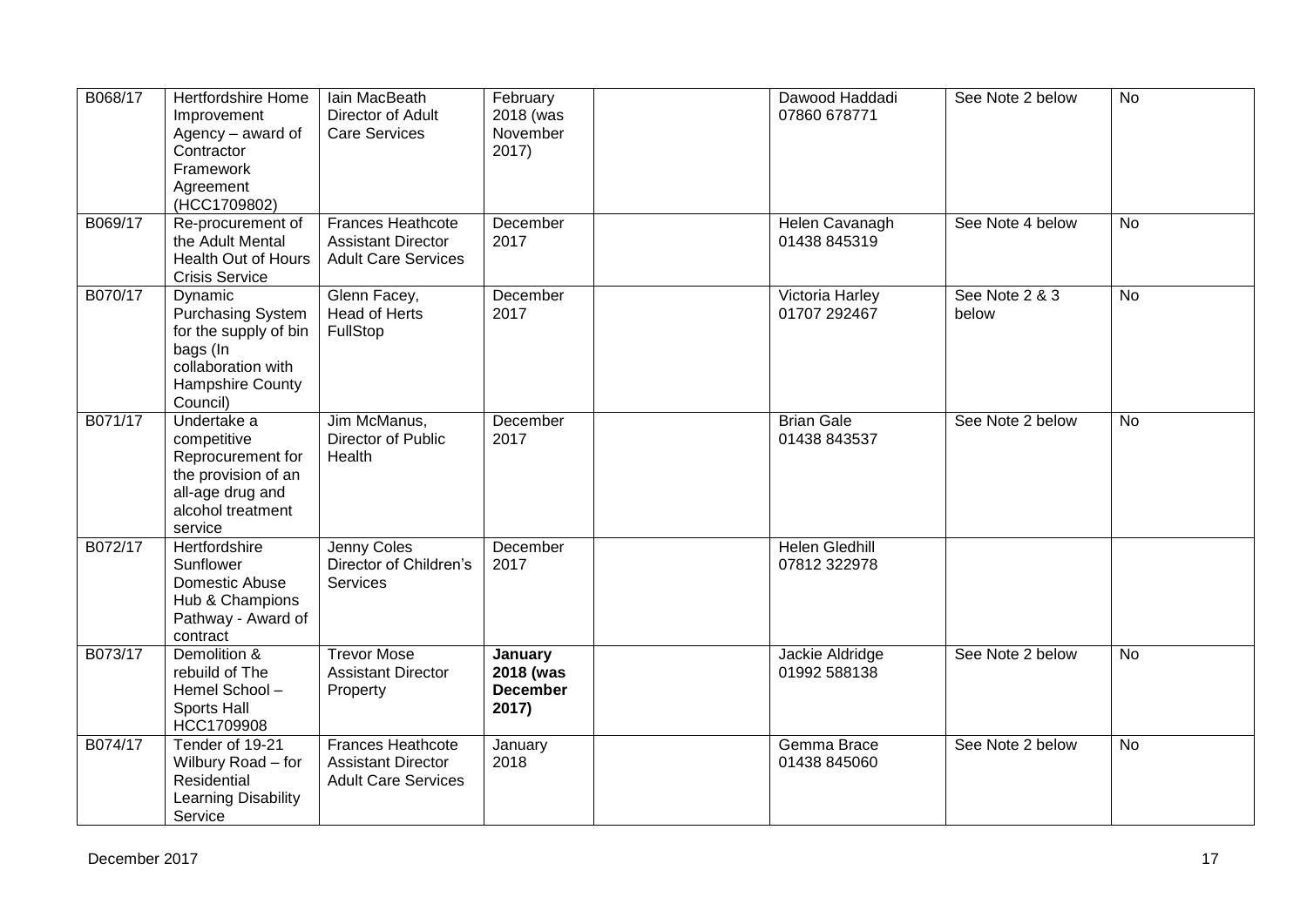| B076/17 | PEP7 - Expansion<br>at Walkern Primary<br>School<br>HCC1709928                                                                                                                                 | <b>Trevor Mose</b><br><b>Assistant Director</b><br>Property                                  | January<br>2018 (was<br><b>December</b><br>2017) | Jackie Aldridge<br>01992 588138      | See note 2 below     | <b>No</b> |
|---------|------------------------------------------------------------------------------------------------------------------------------------------------------------------------------------------------|----------------------------------------------------------------------------------------------|--------------------------------------------------|--------------------------------------|----------------------|-----------|
| B078/17 | PEP7 - Expansion<br>at Millfield First and<br>Nursery School,<br>Buntingford<br>HCC1709929                                                                                                     | <b>Trevor Mose</b><br><b>Assistant Director</b><br>Property                                  | January<br>2018 (was<br><b>December</b><br>2017) | Jackie Aldridge<br>01992 588138      | See note 2 below     | <b>No</b> |
| B080/17 | PEP7 - Expansion<br>at St Catherine's<br>VC Church of<br><b>England Primary</b><br>School, Hoddesdon<br>HCC1709930                                                                             | <b>Trevor Mose</b><br><b>Assistant Director</b><br>Property                                  | January<br>2018 (was<br><b>December</b><br>2017) | Jackie Aldridge<br>01992 588138      | See note 2 below     | No        |
| B081/17 | Provision and<br>Support of a waste<br>management data<br>system                                                                                                                               | Simon Aries<br><b>Assistant Director</b><br>Transport waste &<br>environmental<br>Management | January<br>2018                                  | <b>Matthew King</b><br>01992 556207  | See note 2 below     | <b>No</b> |
| B082/17 | Joint evaluation<br>process of bids for<br><b>Adult Care Services</b><br>and Childrens<br>Services Advocacy<br>services                                                                        | <b>Frances Heathcote</b><br>Assistant Director,<br>Commissioning                             | January<br>2018                                  | Shanie Hutton<br>01442 454472        | See note 2 below     | <b>No</b> |
| B083/17 | Dynamic<br><b>Purchasing System</b><br>for the supply of<br>Independent Living<br>Products (in<br>collaboration with<br>Hampshire County<br>Council and<br>Southend-on-Sea<br>Borough Council) | Glenn Facey<br>Head of Herts Full<br>Stop                                                    | February<br>2018                                 | <b>Chris Mulhall</b><br>01707 281571 | See note 2 & 3 below | No        |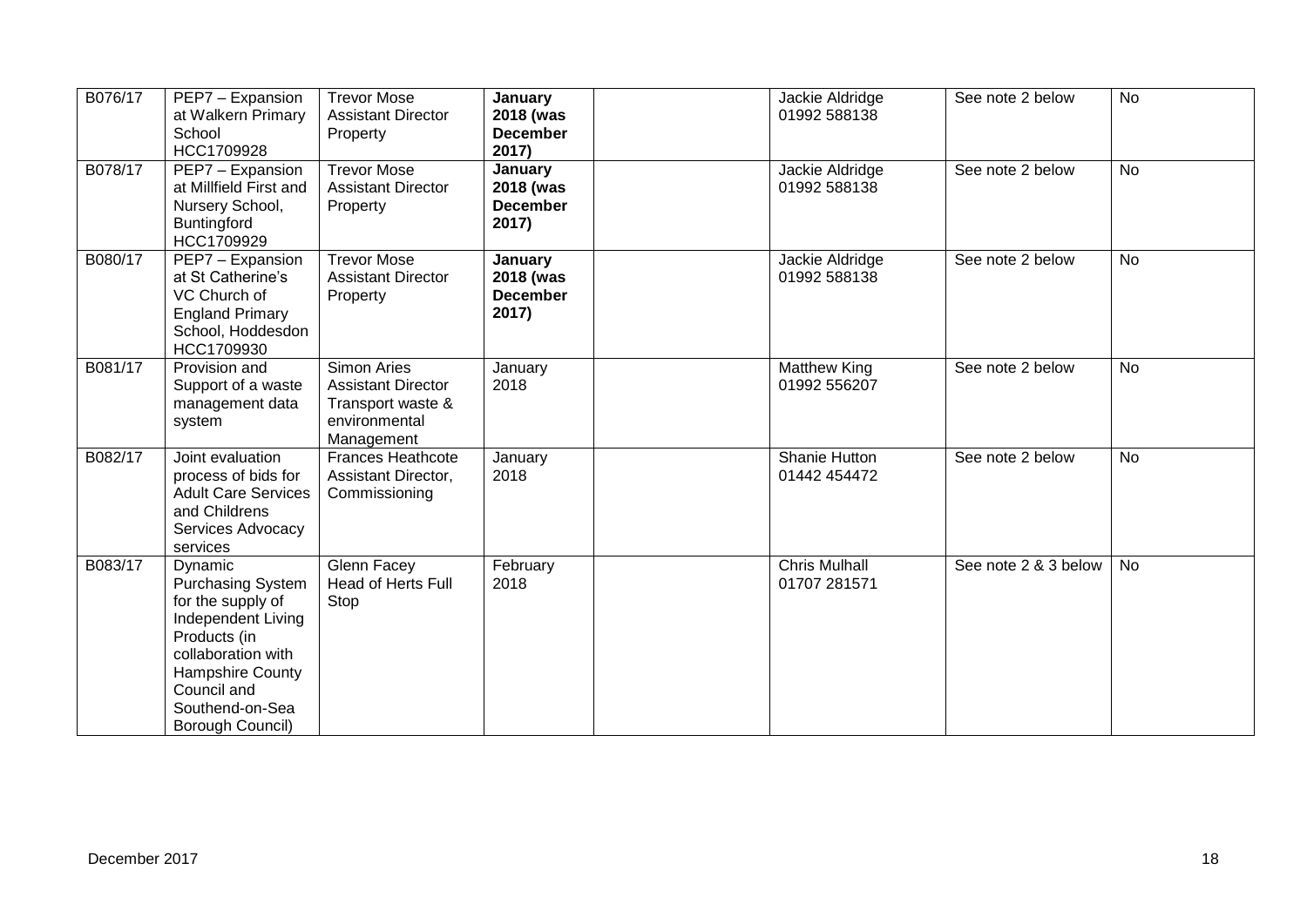| B084/17 | Award of contract<br>for the Public<br><b>Health Nursing</b><br>element of the<br><b>Family Centre</b><br>Service                                                                                                                                                                                                         | Jim McManus,<br>Director of Public<br>Health                                              | February<br>2018 | <b>Brian Gale</b><br>01438 843537   | See note 2 below | <b>No</b> |
|---------|---------------------------------------------------------------------------------------------------------------------------------------------------------------------------------------------------------------------------------------------------------------------------------------------------------------------------|-------------------------------------------------------------------------------------------|------------------|-------------------------------------|------------------|-----------|
| B085/17 | Award of contract<br>for the Family<br>Support element of<br>the Family Centre<br>Service                                                                                                                                                                                                                                 | Jenny Coles<br>Director of Children's<br>Services                                         | February<br>2018 | <b>Brian Gale</b><br>01438 843537   | See note 2 below | No        |
| B086/17 | Tender awards for<br>provision of various<br>local bus service<br>contracts starting<br>April 2018                                                                                                                                                                                                                        | Simon Aries<br>Assistant Director,<br>Transport, Waste<br>and Environmental<br>Management | December<br>2017 | <b>Matthew Lale</b><br>01992 588633 | See note 2 below | No        |
| B087/17 | Whether or not to<br>agree to the<br>statutory proposal<br>to change the age<br>range of Widford<br>School, Ware<br>taking into<br>consideration the<br>outcome of the<br>statutory notice<br>period.<br>NB An officer<br>decision will only be<br>taken if no<br>objections to the<br>statutory proposal<br>are received | Jenny Coles<br>Director of Childrens<br>Services                                          | December<br>2017 | Melany McQueen<br>01992 555874      | See note 2 below | <b>No</b> |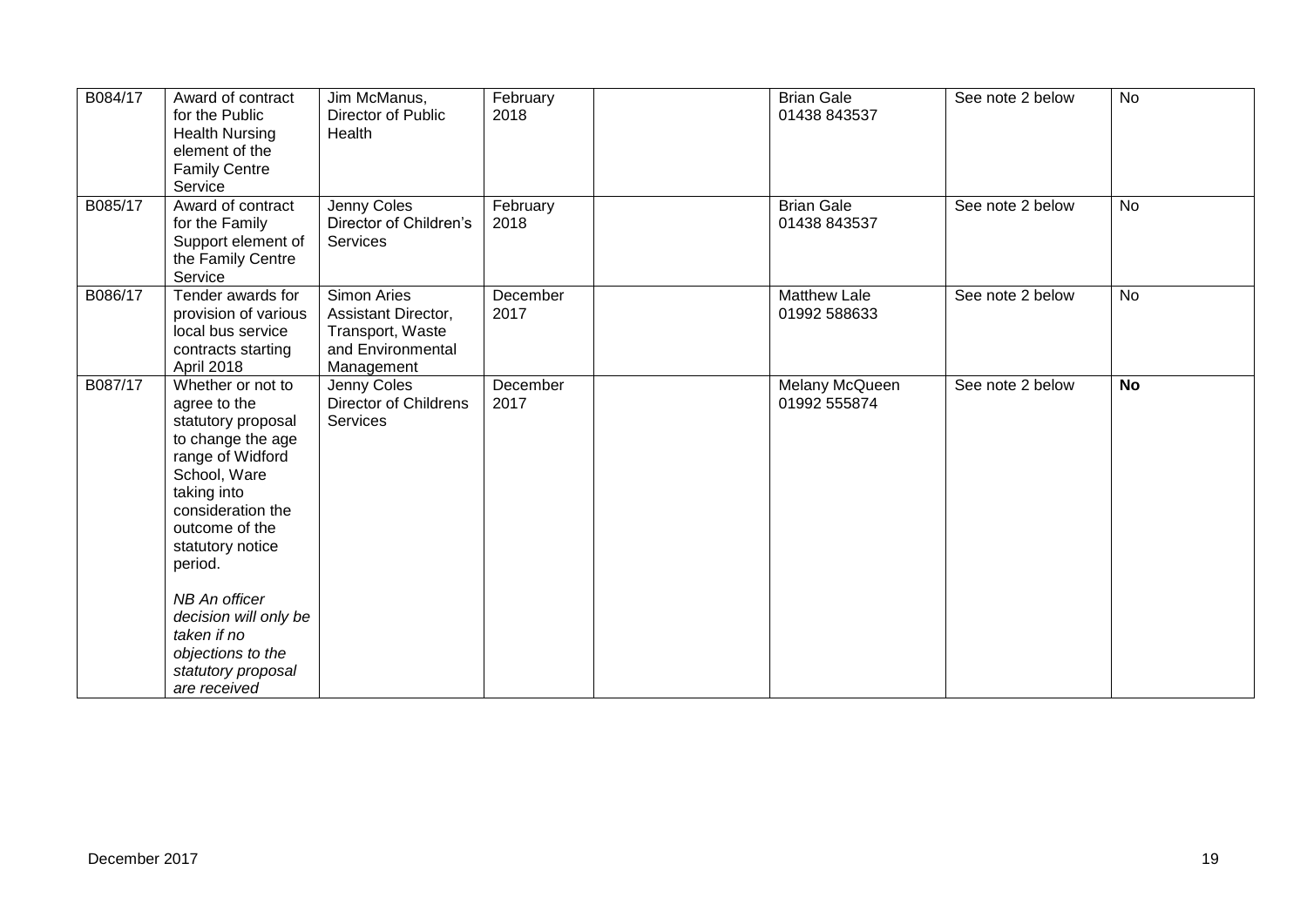| B088/17 | To establish a<br>dynamic<br>purchasing system<br>for the provision of<br>transport services<br>from 1 January<br>2018 for the<br>duration of five<br>years                                                                                        | Simon Aries<br>Assistant Director,<br>Transport, Waste<br>and Environmental<br>Management | December<br>2017                                 | <b>Trudie German</b><br>01992 588640 | See note 2 below | <b>No</b> |
|---------|----------------------------------------------------------------------------------------------------------------------------------------------------------------------------------------------------------------------------------------------------|-------------------------------------------------------------------------------------------|--------------------------------------------------|--------------------------------------|------------------|-----------|
| B089/17 | Batch $40 -$<br>Package 1 - Boiler<br>Works - Parkgate<br>School, Watford<br>Award of contract<br>HCC1710052                                                                                                                                       | <b>Trevor Mose</b><br><b>Assistant Director</b><br>Property                               | January<br>2018 (was<br><b>December</b><br>2017) | Jackie Aldridge<br>01992 588138      | See Note 2 below |           |
| B090/17 | Batch $40 -$<br>Package 3 - Boiler<br>Works - St<br>Andrews C of E<br>(VC) Primary<br>School, Stanstead<br>Abbotts, Priors<br><b>Wood Primary</b><br>School, Ware &<br><b>Studlands Rise</b><br>School, Royston<br>Award of Contract<br>HCC1710053 | <b>Trevor Mose</b><br><b>Assistant Director</b><br>Property                               | January<br>2018 (was<br><b>December</b><br>2017) | Jackie Aldridge<br>01992 588138      | See Note 2 below |           |
| B091/17 | Batch 40 -<br>Package 5 - Boiler<br>Works $-$<br>Cassiobury Infant &<br>Nursery School,<br>Watford & Margaret<br><b>Wix Primary</b><br>School, St Albans<br>Award of contract<br>HCC1710054                                                        | <b>Trevor Mose</b><br><b>Assistant Director</b><br>Property                               | January<br>2018 (was<br><b>December</b><br>2017  | Jackie Aldridge<br>01992 588138      | See Note 2 below |           |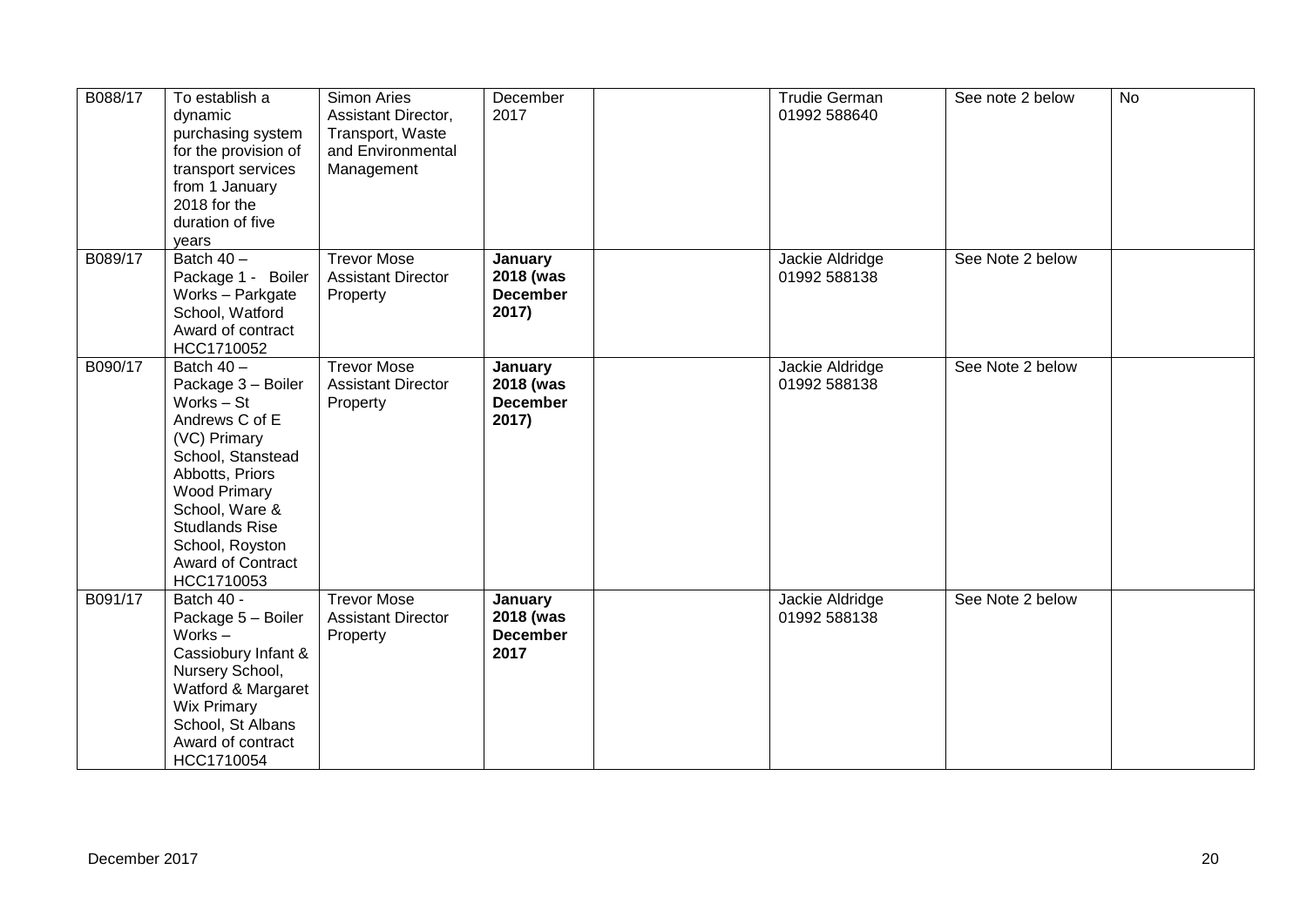| B092/17 | Batch 40 - Package<br>7 - Boiler Works -<br>Redbourn Infant &<br>Nursery School &<br>St Lukes School,<br>Redbourn<br>Award of contract<br>HCC1710056                                                               | <b>Trevor Mose</b><br><b>Assistant Director</b><br>Property | January<br>2018 (was<br><b>December</b><br>2017) | Jackie Aldridge<br>01992 588138 | See Note 2 below |  |
|---------|--------------------------------------------------------------------------------------------------------------------------------------------------------------------------------------------------------------------|-------------------------------------------------------------|--------------------------------------------------|---------------------------------|------------------|--|
| B093/17 | Batch $41 -$<br>Package $6-$<br>Window Walling -<br>Bernards Heath<br>Infants & Junior<br>School, St Albans.<br>Chater Junior, St<br>Albans & The<br>Grove School,<br>Harpenden<br>Award of contract<br>HCC1710057 | <b>Trevor Mose</b><br><b>Assistant Director</b><br>Property | January<br>2018 (was<br><b>December</b><br>2017) | Jackie Aldridge<br>01992 588138 | See Note 2 below |  |
| B094/17 | Batch $41 -$<br>Package 4-<br>Window Walling -<br>The Grove Infant &<br>Nursery School &<br><b>Weston Primary</b><br>School<br>Award of contract<br>HCC1710058                                                     | <b>Trevor Mose</b><br><b>Assistant Director</b><br>Property | December<br>2017                                 | Jackie Aldridge<br>01992 588138 | See Note 2 below |  |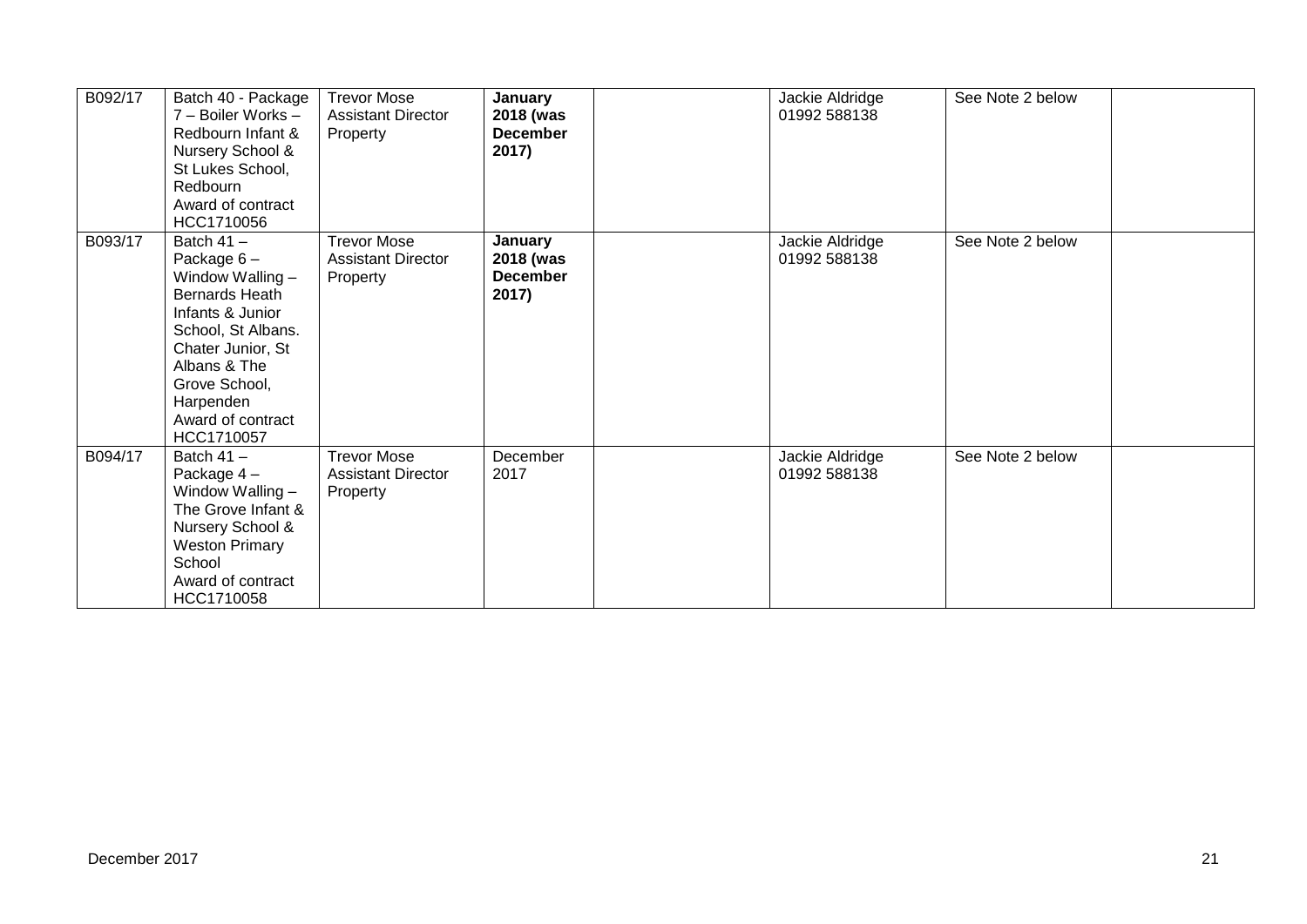| B095/17 | Batch $42 -$<br>Package 1-<br>Roofing Works -<br>Bernards Heath<br>Infants, St Albans,<br>Camp Primary &<br>Nursery School, St<br>Albans & Heath<br>Lane Nursery<br>School, Hemel<br>Hempstead Award<br>of contract<br>HCC1710059     | <b>Trevor Mose</b><br><b>Assistant Director</b><br>Property | January<br>2018 (was<br><b>December</b><br>2017) | Jackie Aldridge<br>01992 588138 | See Note 2 below |  |
|---------|---------------------------------------------------------------------------------------------------------------------------------------------------------------------------------------------------------------------------------------|-------------------------------------------------------------|--------------------------------------------------|---------------------------------|------------------|--|
| B096/17 | Batch 42 -<br>Package 2 -<br>Roofing Works -<br><b>Moss Bury Primary</b><br>School & Nursery,<br>Stevenage, Purwell<br>Primary School,<br>Hitchin &<br>Watchlytes School,<br>Welwyn Garden<br>City Award of<br>contract<br>HCC1710060 | <b>Trevor Mose</b><br><b>Assistant Director</b><br>Property | January<br>2018 (was<br><b>December</b><br>2017) | Jackie Aldridge<br>01992 588138 | See Note 2 below |  |
| B097/17 | Batch 42 -<br>Package 3-<br>Roofing Works -<br>Bonneygrove<br>Primary School,<br>Cheshunt, Layston<br>Church of England<br>First School,<br>Buntingford &<br>Longlands Primary<br>School, Cheshunt<br>Award of contract<br>HCC1710061 | <b>Trevor Mose</b><br><b>Assistant Director</b><br>Property | January<br>2018 (was<br><b>December</b><br>2017  | Jackie Aldridge<br>01992 588138 | See Note 2 below |  |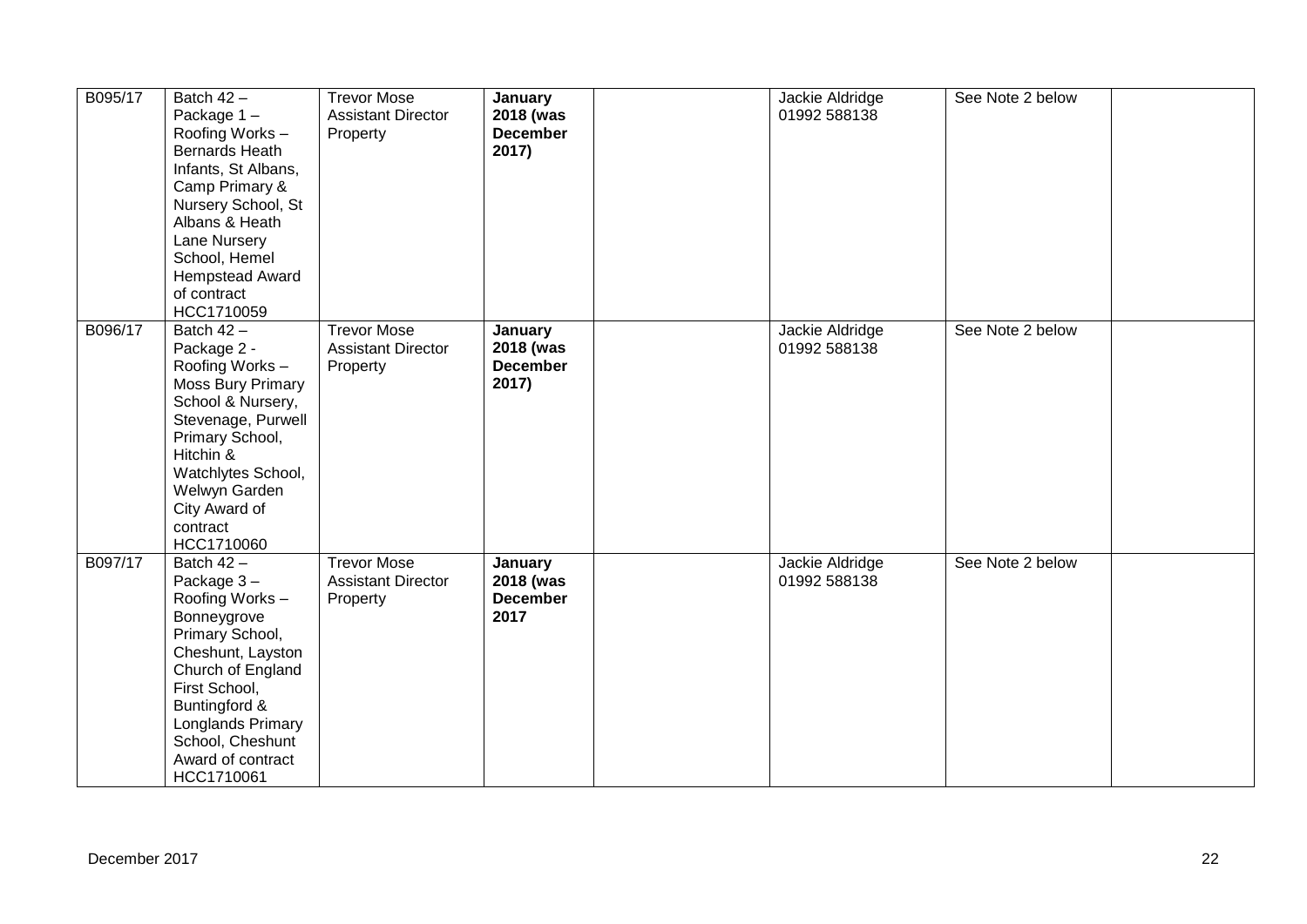| B098/17 | Batch $42 -$<br>Package 4 -<br>Roofing Works -<br>Heathlands School,<br>St Albans Award of<br>contract<br>HCC1710062                                                                                                                                                                                                                                                                                                                                   | <b>Trevor Mose</b><br><b>Assistant Director</b><br>Property | January<br>2018 (was<br><b>December</b><br>2017) | Jackie Aldridge<br>01992 588138   | See Note 2 below |    |
|---------|--------------------------------------------------------------------------------------------------------------------------------------------------------------------------------------------------------------------------------------------------------------------------------------------------------------------------------------------------------------------------------------------------------------------------------------------------------|-------------------------------------------------------------|--------------------------------------------------|-----------------------------------|------------------|----|
| B099/17 | Batch $40 -$<br>Package 6 - Boiler<br>Works - Whitehill<br>Junior School,<br>Hitchin &<br>Longmeadow,<br>Stevenage<br>Award of contract<br>HCC1710055                                                                                                                                                                                                                                                                                                  | <b>Trevor Mose</b><br><b>Assistant Director</b><br>Property | January<br>2018 (was<br><b>December</b><br>2017) | Jackie Aldridge<br>01992 588138   | See Note 2 below |    |
| B100/17 | Whether or not to<br>agree to the<br>statutory proposal<br>for the closure of<br>Redbourn Junior<br>school and the<br>increase of age<br>range at Redbourn<br>Infants & Nursery<br>school from 3-7<br>years old to 3-11<br>years old, taking<br>into consideration<br>the outcome of the<br>statutory notice<br>period<br>NB Agreement to<br>the statutory<br>proposals by<br>Cabinet will only be<br>required if<br>objections are<br>received to it. | Jenny Coles<br><b>Director of Childrens</b><br>Services     | December<br>2017                                 | <b>Phil Brunt</b><br>01992 555811 | See note 2 below | No |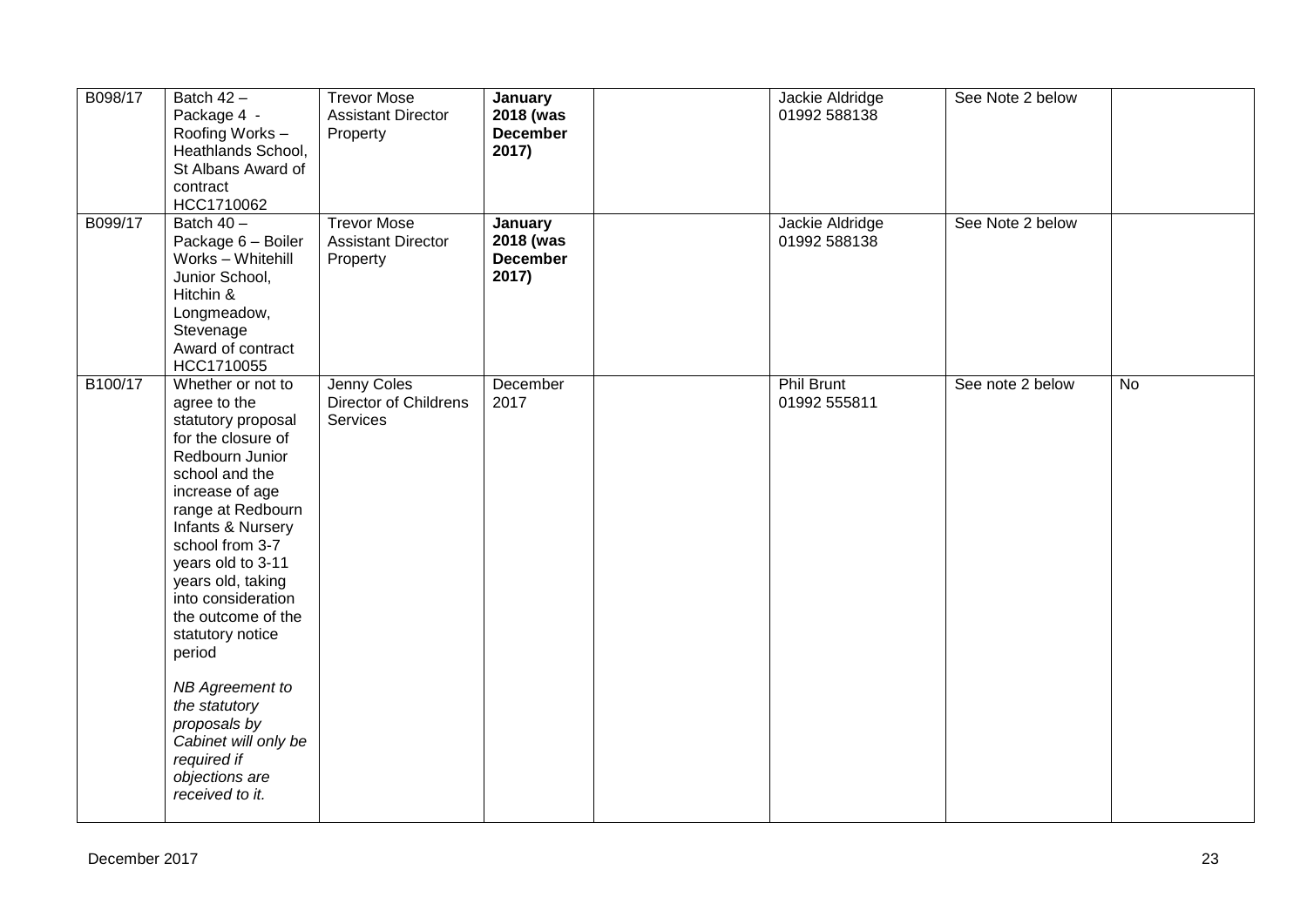| B101/17 | Whether or not to<br>agree to the<br>statutory proposals<br>to increase the<br>number of places<br>by 8 at Haywood<br>Grove Social,<br><b>Emotional &amp; Mental</b><br><b>Health Special</b><br>School,<br>Breakspeare<br>School (Meadow<br>Wood school site)<br>and Woodfield<br>Severe Learning<br>Difficulties special<br>school, taking into<br>consideration the<br>outcome of a<br>statutory notice<br>NB An officer<br>decision will only be<br>taken if no<br>objections to the<br>statutory proposals<br>are received | Jenny Coles<br><b>Director of Childrens</b><br>Services    | December<br>2017 | <b>Phil Brunt</b><br>01992 555811 | See note 2 below | No        |
|---------|---------------------------------------------------------------------------------------------------------------------------------------------------------------------------------------------------------------------------------------------------------------------------------------------------------------------------------------------------------------------------------------------------------------------------------------------------------------------------------------------------------------------------------|------------------------------------------------------------|------------------|-----------------------------------|------------------|-----------|
| B102/17 | Change in the<br>location of<br>premises for the<br>delivery of well-<br>baby clinics                                                                                                                                                                                                                                                                                                                                                                                                                                           | Jim McManus<br>Director of Public<br>Health                | December<br>2018 | <b>Brian Gale</b><br>01438 843537 | See note 2 below | <b>No</b> |
| B103/17 | Award a contract to<br>support the<br>promotion and<br>implementation of<br>community<br>enterprises                                                                                                                                                                                                                                                                                                                                                                                                                            | lain MacBeath<br>Director of Adult<br><b>Care Services</b> | December<br>2017 | <b>Ted Maddex</b><br>01438 843574 | See note 2 below | No        |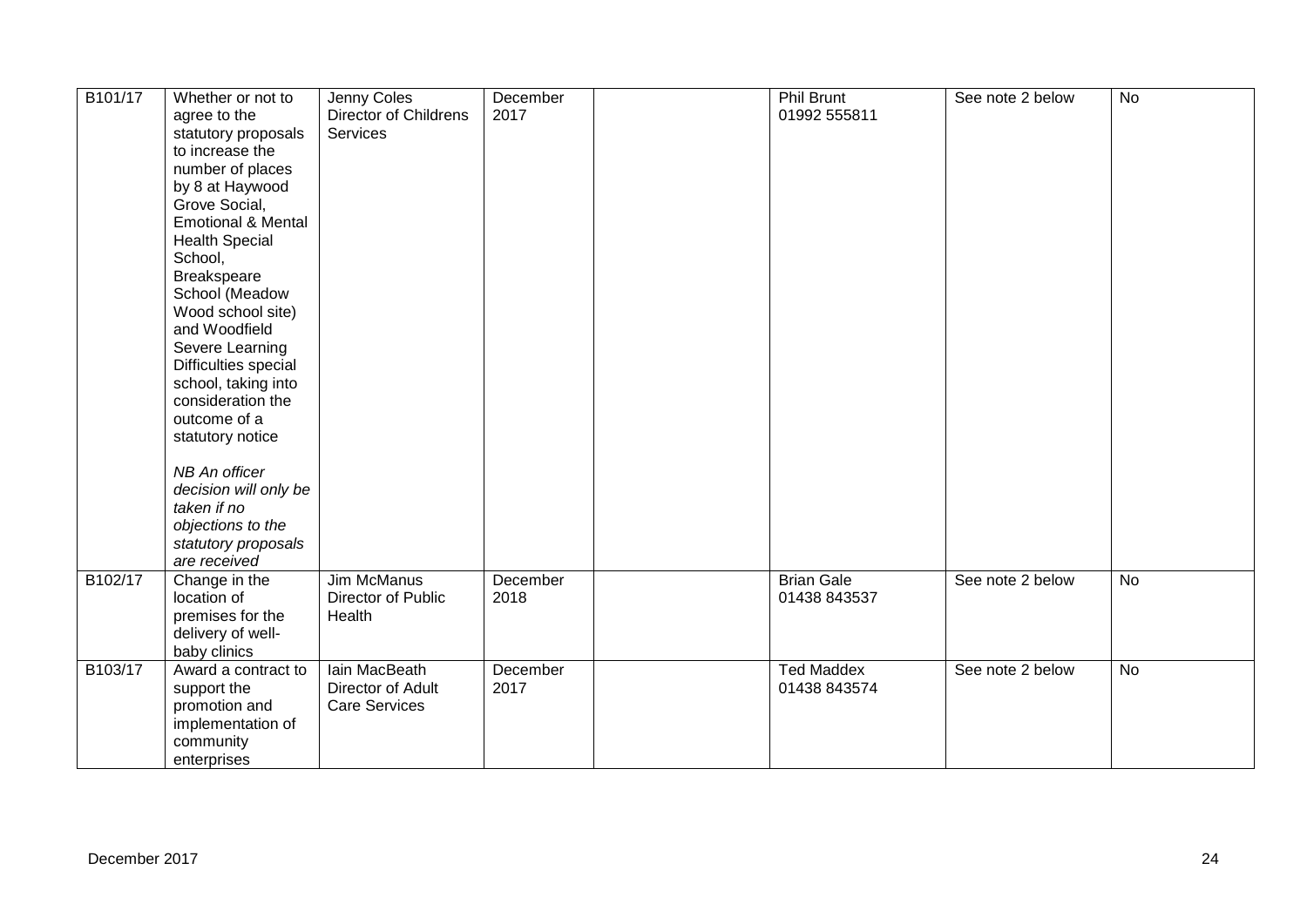| B104/17 | New Contract for<br>the Provision of a<br>Two Bed<br>Emergency<br>Therapeutic<br>residential Unit for<br>Children and Young<br>People aged 11-16<br>with Challenging<br>and Complex                                         | Marion Ingram<br>Operations Director,<br><b>Specialist Services</b>    | January<br>2018 | Lynn Knowles<br>07740 918847 | See note 2 below | <b>No</b> |
|---------|-----------------------------------------------------------------------------------------------------------------------------------------------------------------------------------------------------------------------------|------------------------------------------------------------------------|-----------------|------------------------------|------------------|-----------|
|         | Needs (Hudnall<br>Park)                                                                                                                                                                                                     |                                                                        |                 |                              |                  |           |
| B105/17 | New Contract for<br>the Provision of<br><b>Four Residential</b><br>Solo Placements<br>for Children and<br>Young People aged<br>11-17 with<br>Challenging and<br><b>Complex Needs</b>                                        | Marion Ingram<br>Operations Director,<br><b>Specialist Services</b>    | January<br>2018 | Lynn Knowles<br>07740 918847 | See note 2 below | No        |
| B106/17 | Procurement of a<br>Multi-Provider<br>Framework<br>agreement for the<br>provision of<br>learning<br>opportunities,<br>products and<br>interventions on<br>behalf of the<br>workforce<br>Development and<br>Partnership Team | <b>Frances Heathcote</b><br><b>Assistant Director</b><br>Commissioning | January<br>2018 | Mark Gwynne<br>07580 743004  | See note 2 below | <b>No</b> |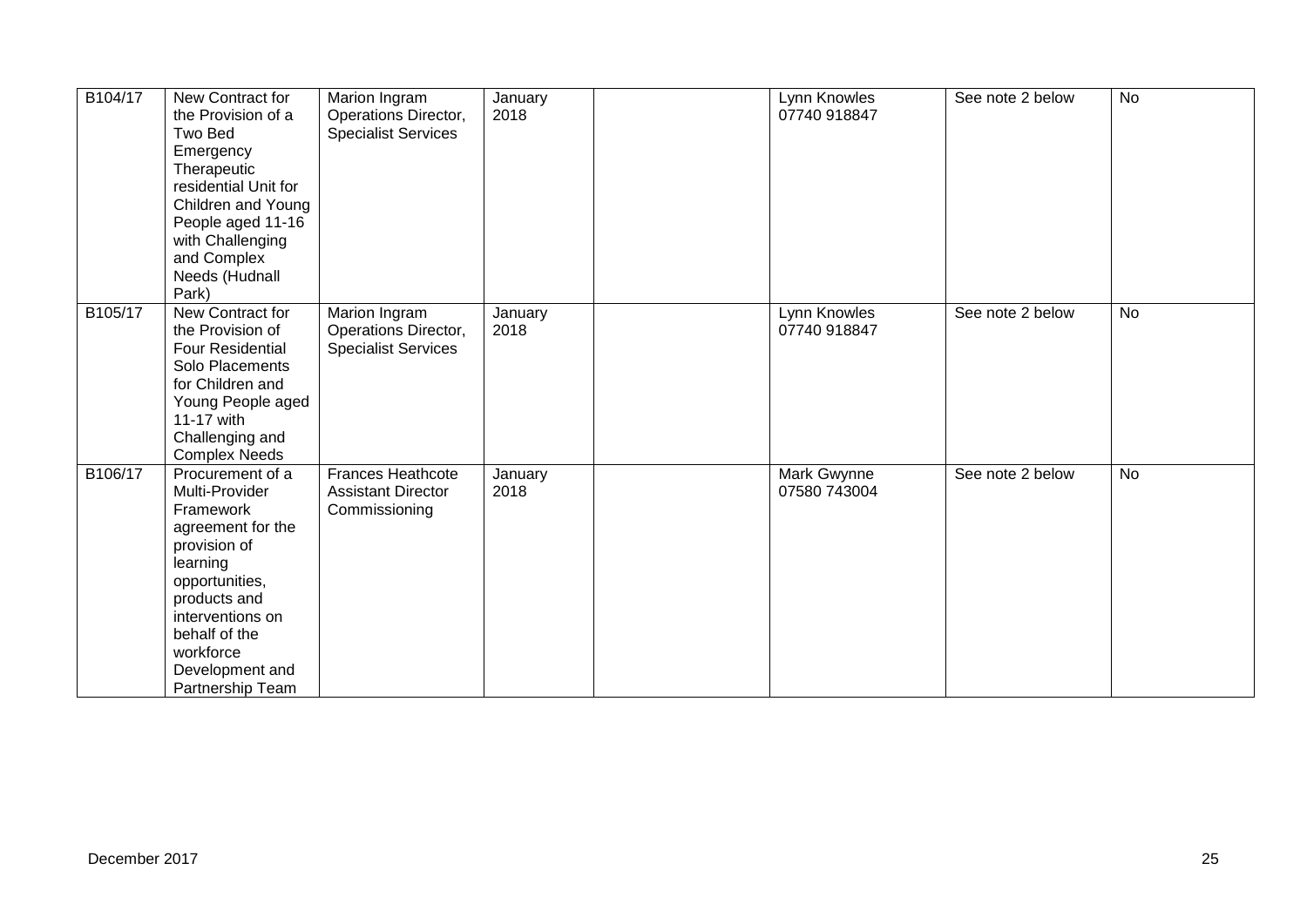| B107/17 | Tender process to<br>establish a new<br>contract for the<br>provision of<br>Residential<br>Placements for<br>Children and Young<br>People aged 10-17<br>with Challenging<br>and Complex<br>needs. | Marion Ingram<br>Operations Director,<br><b>Specialist Services</b>   | March 2018       | Lynn Knowles<br>07740 918847           | See note 2 below | <b>No</b> |
|---------|---------------------------------------------------------------------------------------------------------------------------------------------------------------------------------------------------|-----------------------------------------------------------------------|------------------|----------------------------------------|------------------|-----------|
| B108/17 | Award a contract<br>for the provision of<br>HIV support service                                                                                                                                   | Iain MacBeath<br>Director of Adult<br>Care Services                   | March 2018       | Jeni Beard<br>01438 845900             | See note 2 below | <b>No</b> |
| B109/17 | Award a contract<br>for the provision of<br>a supported<br>housing service                                                                                                                        | Jim McManus<br>Director of Public<br>Health                           | December<br>2017 | <b>Brian Gale</b><br>01438 843537      | See note 2 below | No        |
| B110/17 | Whether to<br>consult on<br>proposals to<br>enlarge the<br>premises of<br>schools within the<br>eighth primary<br>school expansion<br>programme<br>(PEP8)                                         | <b>Jenny Coles</b><br><b>Director of</b><br><b>Childrens Services</b> | January<br>2018  | <b>Pauline Davis</b><br>01992 555865   | Report           | <b>No</b> |
| B111/17 | <b>St Albans Library</b><br>- Refurbishment<br><b>HCC1709428</b>                                                                                                                                  | <b>Trevor Mose</b><br><b>Assistant Director</b><br><b>Property</b>    | January<br>2018  | <b>Jackie Aldridge</b><br>01992 588138 | See note 2 below | <b>No</b> |
| B112/17 | <b>Mechanical &amp;</b><br><b>Building Works</b><br>award of contract,<br><b>Bushey Academy,</b><br><b>Holywell &amp; Hurst</b><br><b>Drive Primary</b>                                           | <b>Trevor Mose</b><br><b>Assistant Director</b><br><b>Property</b>    | January<br>2018  | <b>Jackie Aldridge</b><br>01992 588138 | See note 2 below | <b>No</b> |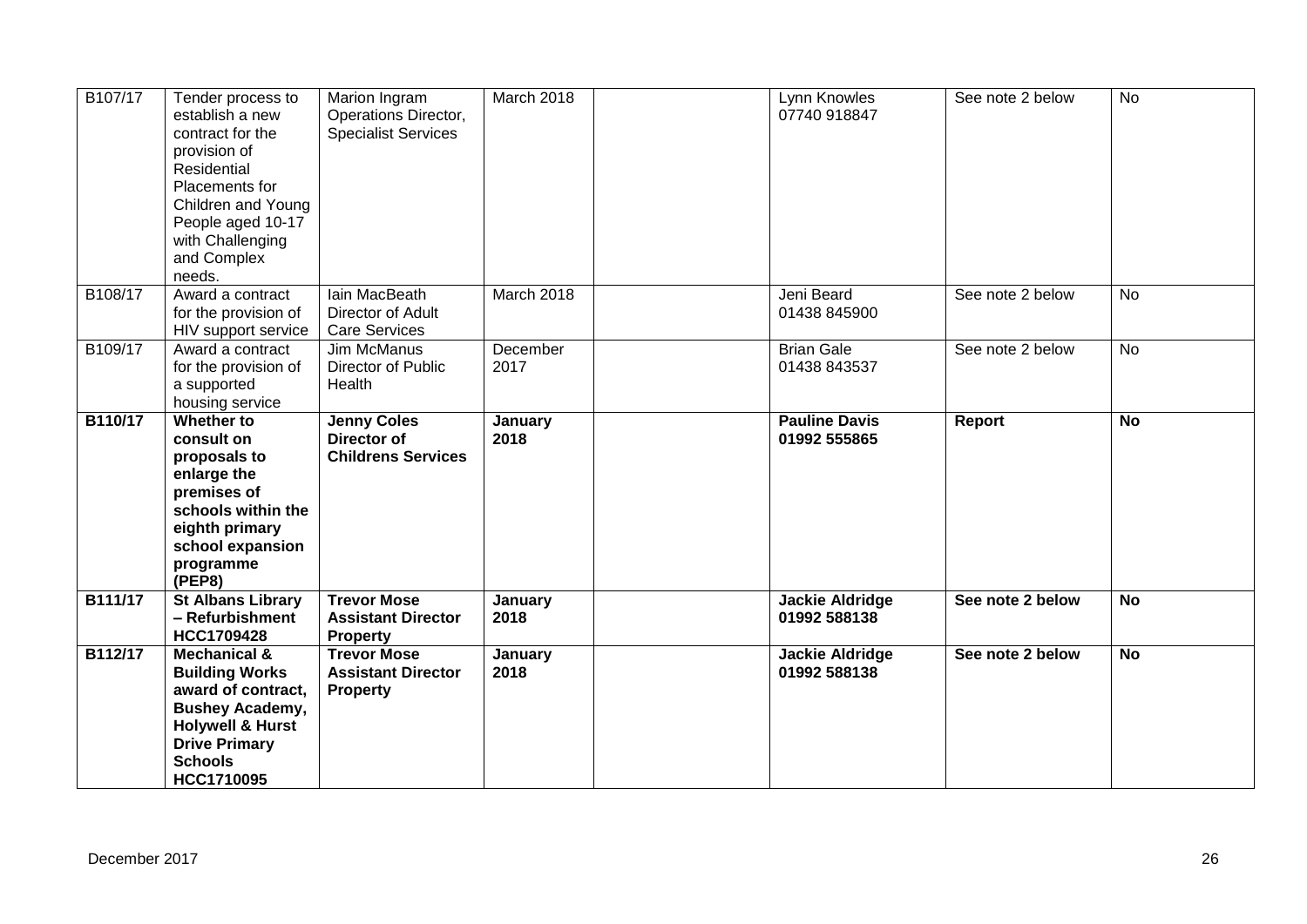| B113/17 | The Provision of a<br><b>Children &amp; Young</b><br><b>People's Mental</b><br>Health (CYP MH)<br><b>Early Intervention</b><br>Service: Award of<br>contract | <b>Frances Heathcote</b><br><b>Assistant Director</b><br><b>Community</b><br>Commissioning | <b>April 2018</b> | Sarvjeet Dosanjh<br>01438 845431      | Report<br>See note 2 below | <b>No</b> |
|---------|--------------------------------------------------------------------------------------------------------------------------------------------------------------|--------------------------------------------------------------------------------------------|-------------------|---------------------------------------|----------------------------|-----------|
| B114/17 | The Provision of<br><b>Grounds</b><br><b>Maintenance</b><br><b>Framework</b>                                                                                 | <b>Glenn Facey</b><br><b>Head of Herts</b><br><b>FullStop</b>                              | <b>April 2018</b> | <b>Patrick Stiles</b><br>01707 292391 | See note 2 & 3<br>below    | <b>No</b> |
| B115/17 | The Supply of<br><b>Office Furniture</b>                                                                                                                     | <b>Glenn Facey</b><br><b>Head of Herts</b><br><b>FullStop</b>                              | <b>April 2018</b> | <b>James Conway</b><br>01707 292491   | See note 2 & 3<br>below    | <b>No</b> |
| B116/17 | The Removal and<br><b>Disposal of ICT</b><br>and other Waste,<br><b>Electrical and</b><br><b>Electronic</b><br><b>Equipment</b><br>(WEEE)                    | <b>Glenn Facey</b><br><b>Head of Herts</b><br><b>FullStop</b>                              | <b>April 2018</b> | <b>Shabbir Ahmed</b><br>01707 292491  | See note 2 & 3<br>below    | <b>No</b> |
| B117/17 | <b>Evaluation of</b><br><b>Carer's Strategy</b>                                                                                                              | <b>Frances Heathcote</b><br><b>Assistant Director</b><br>Commissioning                     | <b>April 2018</b> | <b>Linda Morrison</b><br>01992 56301  |                            | <b>No</b> |

#### **Notes:**

1. CBC contract = on behalf of 17 local authority members of the Central Buying Consortium<br>2. Quality and price evaluation derived from tenderers' submissions (which may contain exen

2. Quality and price evaluation derived from tenderers' submissions *(which may contain exempt information and if so will not be available for public inspection)* If you have any general enquiries about this Forward Plan - contact Elaine Shell, Democratic Services Manager, 01992 555565 Email: [elaine.shell@hertfordshire.gov.uk](mailto:elaine.shell@hertfordshire.gov.uk) 

3. Collaborative contract with one or more authorities (not a CBC contract)

4. Part II (due to 'Information relating to the financial or business affairs of any particular person (including the Council')".

#### **KATHRYN PETTITT, CHIEF LEGAL OFFICER**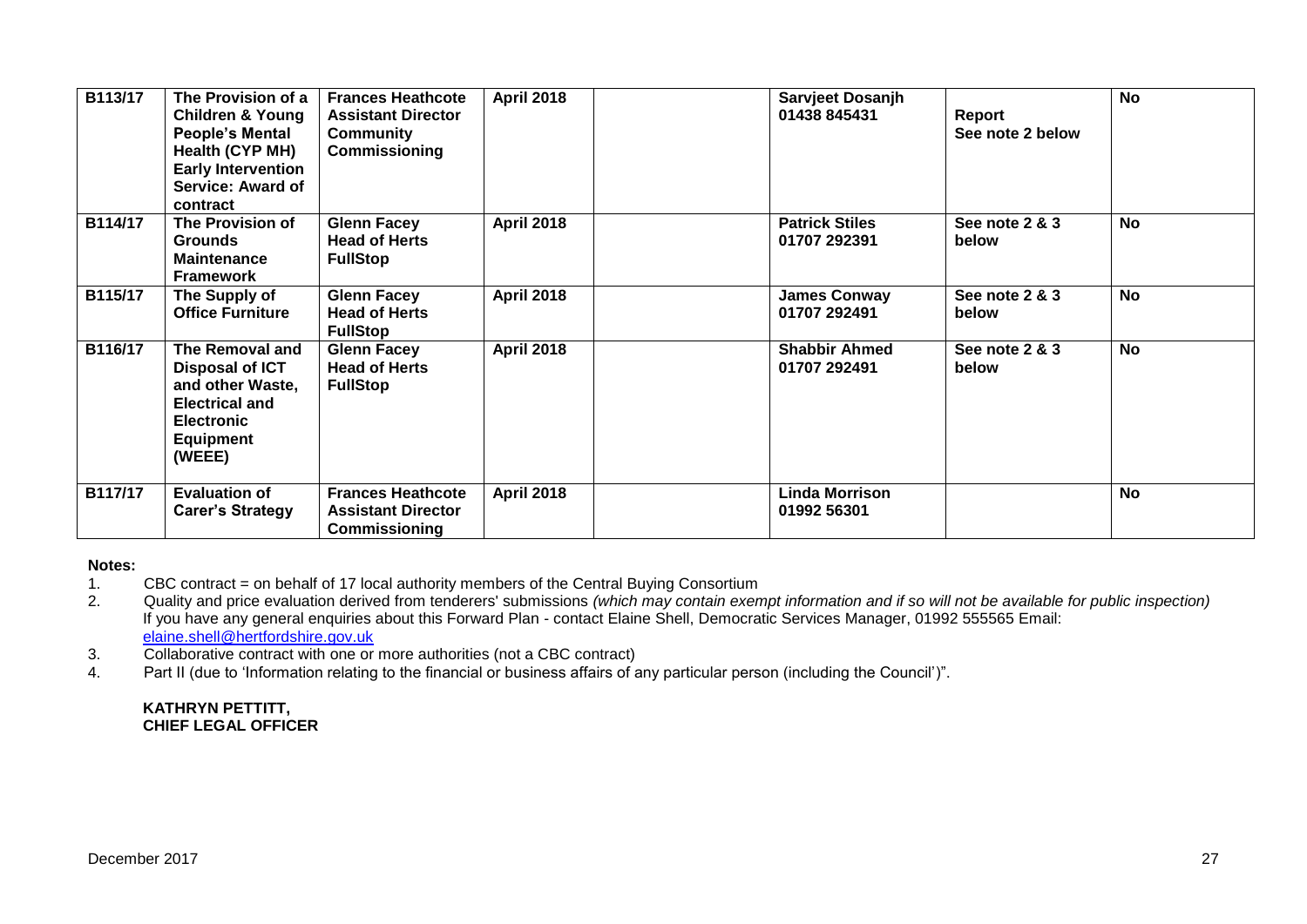

**Hertfordshire HERTFORDSHIRE COUNTY COUNCIL** 

**FORWARD PLAN Notice of (a) key and other decisions likely to be made on behalf of the County Council by Cabinet, (b) key decisions likely to be made on behalf of the County Council by Officers and (c) decisions on Traffic Regulation Orders likely to be made by Officers on behalf of the County Council in the period 1 January** 

**2018 – 30 April 2018**

# **Published: 6 December 2017**

[Note: Key decisions and other decisions due to be reached in December 2017 but not yet made remain listed (notice of these items was given in the Forward Plan issued on 6 November 2017)]

## **TRAFFIC REGULATION ORDERS EAST HERTS & LEA VALLEY**

**Broxbourne**

| Location                                      | <b>Proposed Restriction</b>           |
|-----------------------------------------------|---------------------------------------|
| Dinant Link Road, Hoddesdon                   | 40mph Speed Limit                     |
| Rumbold Road, Hoddesdon & Mill Road, Cheshunt | <b>Waiting Restrictions</b>           |
| Goff's Lane, Goff's Oak                       | Experimental Prohibition of Left Turn |
| Lea/Gordon Roads, Waltham Abbey               | <b>Waiting Restrictions</b>           |

#### **East Herts**

| Location                                         | <b>Proposed Restriction</b>                                   |
|--------------------------------------------------|---------------------------------------------------------------|
| Lady Margaret Gardens, Brocket Meadow, Ware      | 20mph, Cycle Track Order                                      |
| Park Road, Ware                                  | <b>Waiting Restrictions</b>                                   |
| Various Roads, Braughing                         | 20mph Speed Limit, Road Humps                                 |
| Cozens Road, Woodley Road, Ware                  | <b>Waiting Restrictions</b>                                   |
| Church Street, Bishop's Stortford                | <b>Waiting Restrictions</b>                                   |
| South Street, Bishop's Stortford                 | <b>Waiting Restrictions</b>                                   |
| Horns Road, West Street, Hertford                | Waiting Restrictions, 20mph Speed Limit, Prohibition of Entry |
| Hazel End Road, Farnham Road, Bishop's Stortford | 40 & 50mph Speed Limits                                       |
| A120 Bishop's Stortford                          | 40mph Speed Limit                                             |
| Tamworth Road, Hertford                          | <b>Waiting Restrictions</b>                                   |
| Ermine Street, Buntingford                       | Waiting Restrictions, Road Humps, 30mph speed limit           |
| North Road, Hertford                             | Waiting Restrictions, Loading Bay                             |
| High Street, Totts Lane etc, Walkern             | Waiting Restrictions, Weight Limit                            |
| Hartham Lane, Hertford                           | Waiting Restrictions, Parking Place Revocation                |
| Morbury Avenue, Bishop's Stortford               | 20mph Speed Limit, Road Humps                                 |
| High Road, High Cross, Ware                      | <b>Waiting Restrictions</b>                                   |
| Horns Road, Hertford                             | <b>Waiting Restrictions</b>                                   |
| A1250 Hadham Road, Bishop's Stortford            | 30mph Speed Limit, Pedestrian Crossing                        |
| Rye Street, Bishop's Stortford                   | Road Humps, Pedestrian Crossing                               |
| Ware Road, Gallows Way, Hertford                 | <b>Waiting Restrictions</b>                                   |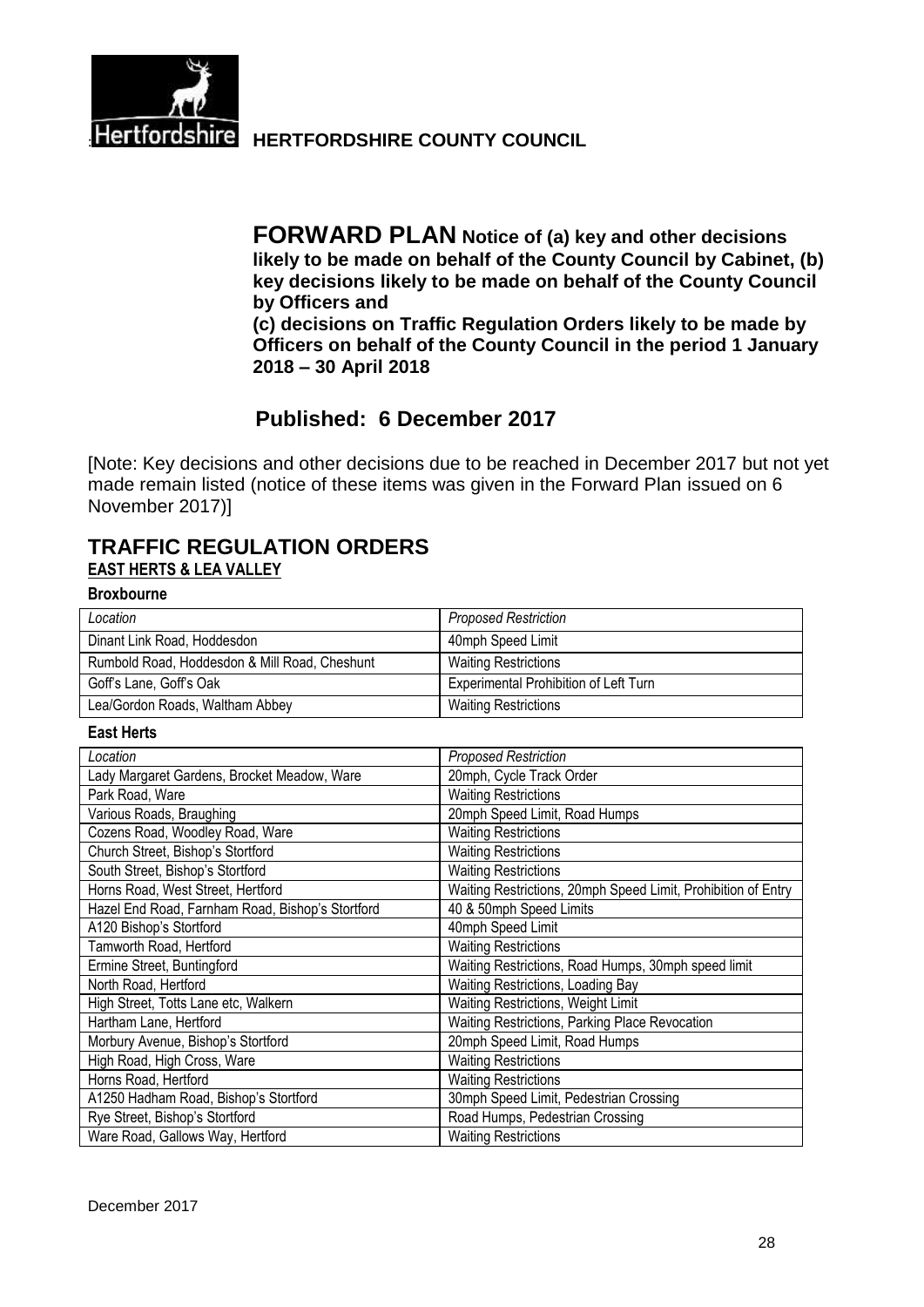## **MID WEST HERTS**

## **Dacorum**

| Location                                             | <b>Proposed Restriction</b>              |
|------------------------------------------------------|------------------------------------------|
| London Road, Hemel Hempstead                         | <b>Waiting Restrictions</b>              |
| Beggars Lane, Tring                                  | Clearway, Verge Parking Place & Parking  |
| Various Roads, Tring                                 | 20mph Speed Limit                        |
| Lime Walk, Hemel Hempstead                           | <b>Waiting Restrictions</b>              |
| Three Cherry Trees Lane, Hemel Hempstead             | <b>Experimental Waiting Restrictions</b> |
| A4146 Leighton Buzzard Road, Hemel Hempstead         | 7.5t Weight Limit                        |
| Nettleden Road etc, Little Gaddesden/Nettleden       | 7.5t Weight Limit                        |
| Chesham/Newhouse Roads etc, Kings Langley            | <b>Waiting Restrictions</b>              |
| Wingrave Road, Elizabeth Drive etc Tring             | <b>Waiting Restrictions</b>              |
| Barnacres Road, Belswains Lane etc Hemel Hempstead   | <b>Waiting Restrictions</b>              |
| Bury Road, Hemel Hempstead                           | <b>Waiting Restrictions</b>              |
| Marlborough Rise, Aycliffe Drive etc Hemel Hempstead | <b>Waiting Restrictions</b>              |
| Lime Walk, Sheephouse Road, Hemel Hempstead          | <b>Waiting Restrictions</b>              |

### **St. Albans**

| Location                     | <b>Proposed Restriction</b>        |
|------------------------------|------------------------------------|
| Various Roads, London Colney | 20mph Speed Limit Zone, Road Humps |
| East Common, Harpenden       | 20mph Speed Limit                  |

## **Welwyn Hatfield**

| Location                                              | <b>Proposed Restriction</b>               |
|-------------------------------------------------------|-------------------------------------------|
| Various Roads, Hatfield                               | 20mph Speed Limit Zone                    |
| Foxes, Foxes Lane, North Mymms                        | Prohibition of Driving                    |
| Ascots Lane, Welwyn Garden City                       | <b>Waiting Restrictions</b>               |
| Beaconsfield Road, Hatfield                           | Waiting Restrictions, Pedestrian Crossing |
| Herns Lane/Daniells/Appletree Way, Welwyn Garden City | <b>Waiting Restrictions</b>               |
| Great North Road, Hatfield Station, Hatfield          | <b>Waiting Restrictions</b>               |

## **NORTH HERTS**

#### **North Herts**

| Location                                   | <b>Proposed Restriction</b>                       |
|--------------------------------------------|---------------------------------------------------|
| The Paddock, Hitchin                       | <b>Waiting Restrictions</b>                       |
| Offley BOAT 20, Offley                     | <b>Experimental Prohibition of Motor Vehicles</b> |
| Various Roads, Hitchin                     | <b>Waiting Restrictions</b>                       |
| High Street, Hitchin                       | Prohibition of Driving Amendment                  |
| Periwinkle Lane/Strathmore Avenue, Hitchin | <b>Waiting Restrictions</b>                       |

## **Stevenage**

| - - - - - -<br>cation<br>.      | $-1$<br>7Sec<br>Restriction<br>,,, |
|---------------------------------|------------------------------------|
| Stevenage<br>ora<br>⊓≏<br>ROAG. | -<br>Lane<br>Bus                   |

## **SOUTH WEST HERTS**

#### **Hertsmere**

| Location                                     | <b>Proposed Restriction</b>                           |
|----------------------------------------------|-------------------------------------------------------|
| London Road, Bushey                          | <b>Waiting Restrictions</b>                           |
| Watling Street, Radlett                      | Goods Vehicle Loading Bay                             |
| Chase Avenue, Potters Bar                    | Waiting Restrictions, Revocation of School Keep Clear |
|                                              | Markings                                              |
| Various Roads, Borehamwood                   | <b>Waiting Restrictions</b>                           |
| Bairstow Close, Organ Hill Road, Borehamwood | Waiting Restrictions, Disabled Persons Parking Place  |
| The Rutts, Bushey                            | One Way                                               |

## **Three Rivers**